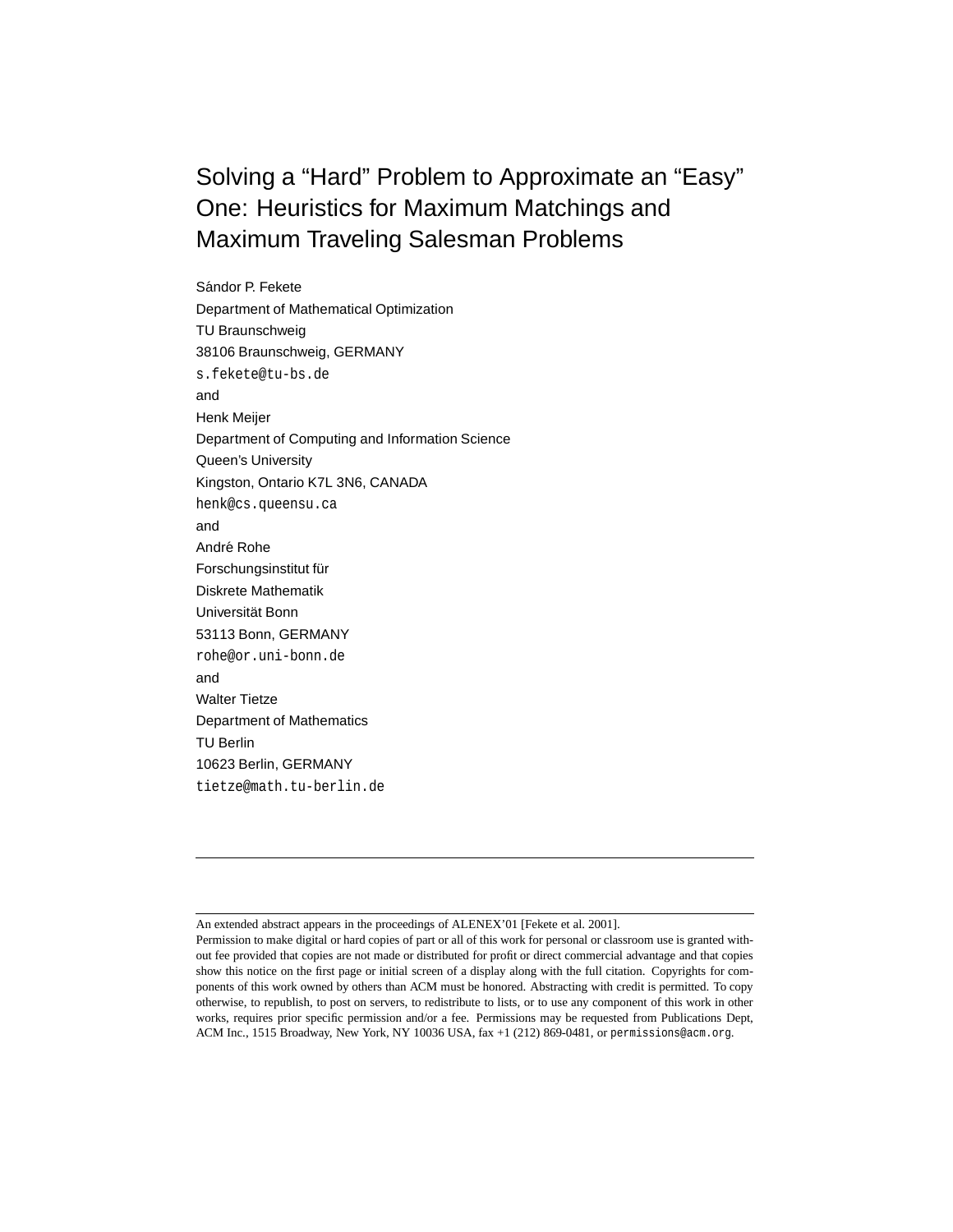We consider geometric instances of the Maximum Weighted Matching Problem (MWMP) and the Maximum Traveling Salesman Problem (MTSP) with up to 3,000,000 vertices. Making use of a geometric duality relationship between MWMP, MTSP, and the Fermat-Weber-Problem (FWP), we develop a heuristic approach that yields in near-linear time solutions as well as upper bounds. Using various computational tools, we get solutions within considerably less than 1% of the optimum.

An interesting feature of our approach is that, even though an FWP is hard to compute in theory and Edmonds' algorithm for maximum weighted matching yields a polynomial solution for the MWMP, the practical behavior is just the opposite, and we can solve the FWP with high accuracy in order to find a good heuristic solution for the MWMP.

Categories and Subject Descriptors: F.2.2 [**Theory of Computation**]: Nonnumerical Algorithms and Problems— *Geometrical problems and computations*; G.2.2 [**Mathematics of Computing**]: Discrete mathematics—*Graph algorithms*

General Terms: Approximation, heuristics, geometric optimization

Additional Key Words and Phrases: geometric problems, Fermat-Weber problem, maximum Traveling Salesman Problem (MTSP), maximum weighted matching, near-linear algorithms.

### 1. INTRODUCTION

#### 1.1 Complexity in Theory and Practice

In the field of discrete algorithms, the classical way to distinguish "easy" and "hard" problems is to study their worst-case behavior. Ever since Edmonds' seminal work on maximum matchings [Edmonds 1965b; Edmonds 1965a], the adjective "good" for an algorithm has become synonymous with a worst-case running time that is bounded by a polynomial in the input size. At the same time, Edmonds' method for finding a maximum weight perfect matching in a complete graph with edge weights serves as a prime example for a sophisticated combinatorial algorithm that solves a problem to optimality. Furthermore, finding an optimal matching in a graph is used as a stepping stone for many heuristics for hard problems.

The classical prototype of such a "hard" problem is the Traveling Salesman Problem (TSP) of computing a shortest roundtrip through a set *P* of *n* cities. Being NP-hard, it is generally assumed that there is no "good" algorithm in the above sense: Unless P=NP, there is no polynomial-time algorithm for the TSP. This motivates the performance analysis of polynomial-time heuristics for the TSP. Assuming triangle inequality, the best polynomial heuristic known to date uses the computation of an optimal weighted matching: Christofides' method combines a Minimum Weight Spanning Tree (MWST) with a Minimum Weight Perfect Matching of the odd degree vertices, yielding a worst-case performance of 50% above the optimum.

#### 1.2 Geometric Instances

Virtually all very large instances of graph optimization problems are geometric. It is easy to see why this should be the case for practical instances. In addition, a geometric instance given by *n* vertices in  $\mathbb{R}^d$  is described by only *dn* coordinates, while a distance matrix requires  $\Omega(n^2)$  entries; even with today's computing power, it is hopeless to store and use the distance matrix for instances with, say,  $n = 10^6$ .

The study of geometric instances has resulted in a number of powerful theoretical results.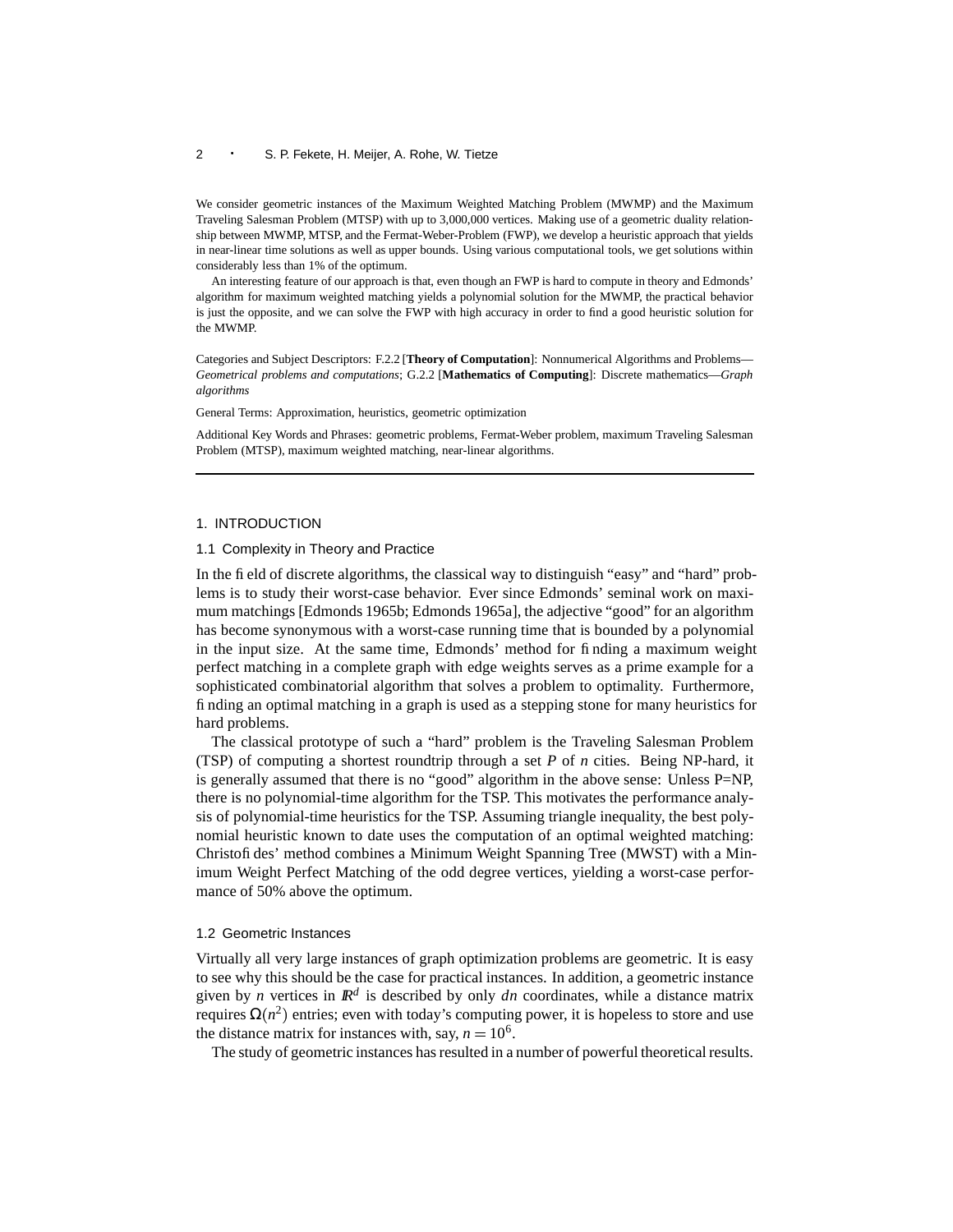Most notably, Arora [1998] and Mitchell [1999] have developed a general framework that results in polynomial-time approximation schemes (PTASs) for many geometric versions of graph optimization problems: Given any constant  $\varepsilon$ , there is a polynomial algorithm that yields a solution within a factor of  $(1 + \varepsilon)$  of the optimum. However, these breakthrough results are of purely theoretical interest, because the necessary computations and data storage requirements are beyond any practical orders of magnitude.

For a problem closely related to the TSP, there is a different way how geometry can be exploited. Trying to find a longest tour in a weighted graph is the so-called *Maximum Traveling Salesman Problem* (MTSP); it is straightforward to see that for graph instances, the MTSP is just as hard as the TSP: replace the weight  $c_e$  of any edge *e* by  $M - c_e$ , for a sufficiently big *M*. Making clever use of the special geometry of distances, Barvinok, Johnson, Woeginger, and Woodroofe [1998] showed that for geometric instances in  $\mathbb{R}^d$ , it is possible to solve the MTSP in polynomial time, provided that distances are measured by a *polyhedral metric*, which is described by a unit ball with a fixed number  $2f$  of facets. (For the case of Manhattan distances in the plane, we have  $f = 2$ , and the resulting complexity is  $O(n^{2f-2}\log n) = O(n^2\log n)$ .) By using a large enough number of facets to approximate a unit sphere, this yields a PTAS for Euclidean distances.

Both of these approaches, however, do not provide practical methods for getting good solutions for very large geometric instances. And even though TSP and matching instances of considerable size have been solved to optimality (up to 13,509 cities with about 10 years of computing time [Applegate et al. 1998]), it should be stressed that for large enough instances, it seems quite difficult to come up with fast (i.e., near-linear in *n*) solution methods that find good solutions that leave only a provably small gap to the optimum. Moreover, the methods involved only use triangle inequality, and disregard the special properties of geometric instances.

For the *Minimum* Weight Matching problem, [Vaidya 1989] showed that there is algorithm of complexity  $O(n^{2.5} \log^4 n)$  for planar geometric instances, which was improved by [Varadarajan 1998] to  $O(n^{1.5} \log^5 n)$ . [Cook and Rohe 1999] also made heavy use of geometry to solve instances with up to 5,000,000 points in the plane within about 1.5 days of computing time. However, all these approaches use specific properties of planar nearest neighbors. Cook and Rohe reduce the number of edges that need to be considered to about 8,000,000, and solve the problem in this very sparse graph. These methods cannot be applied when trying to find a *Maximum* Weight Matching. (In particular, a divide-andconquer strategy seems unsuited for this type of problem, because the structure of furthest neighbors is quite different from the well-behaved "clusters" formed by nearest neighbors.)

#### 1.3 Heuristic Solutions

A standard approach when considering "hard" optimization problems is to solve a closely related problem that is "easier", and use this solution to construct one that is feasible for the original problem. In combinatorial optimization, finding an optimal perfect matching in an edge-weighted graph is a common choice for the easy problem. However, for practical instances of matching problems, the number *n* of vertices may be too large to find an exact optimum in reasonable time, as the fastest exact algorithm still has a complexity of  $O(n(m+n\log n))$  [Gabow 1990] (where *m* is the number of edges)<sup>1</sup>.

<sup>&</sup>lt;sup>1</sup>Recently, Mehlhorn and Schäfer [Mehlhorn and Schäfer 2000] have presented an implementation of this algorithm; the largest dense graphs for which they report optimal results have 4,000 nodes and 1,200,000 edges.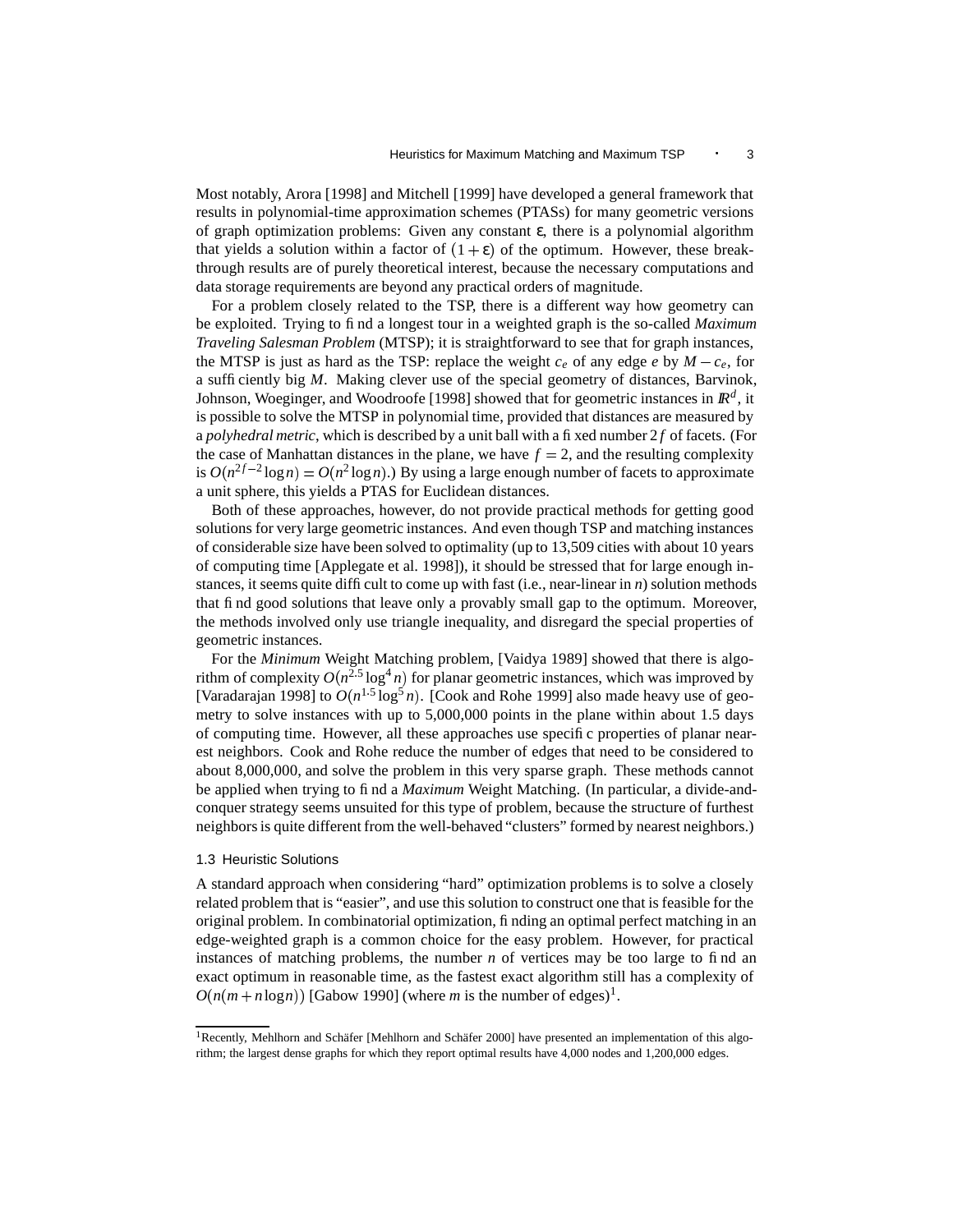We have already introduced the Traveling Salesman Problem, which is known to be NP-hard, even for geometric instances. A problem that is hard in a different theoretical sense is the following: For a given set *P* of *n* points in  $\mathbb{R}^2$ , the Fermat-Weber Problem (FWP) is to minimize the size of a "Steiner star", i.e., the total Euclidean distance  $S(P) = \min_{c \in \mathbb{R}} \sum_{p \in P} d(c, p)$  of a point *c* to all points in *P*. It was shown in [Bajaj 1988] that even for the case  $n = 5$ , solving this problem requires finding zeroes of high-order polynomials, which cannot be achieved using only radicals. In particular, this implies that there is no "clean" geometric solution that uses only ruler and compass. Since the ancient time of Greek geometry, the latter has been considered superior to other solution methods. Even in modern times, purely numerical methods are considered inferior by many mathematicians. One important reason can actually be understood by considering a modern piece of software like Cinderella [Richter-Gebert and Kortenkamp 1999]: In this feature-based geometry tool, objects can be defined by the relations of other geometric objects. Interactively and dynamically changing one of the defining objects causes an automatic and continuous update of the other objects. Obviously, this is much harder if the dependent object can only be computed numerically.

Solving instances of the FWP and of the geometric maximum weight matching problem (MWMP) are closely related. Let  $FWP(P)$  and  $MWMP(P)$  denote the cost of an optimal solution of the FWP and the MWMP for a given point set P. It is an easy consequence of the triangle inequality that  $\mathrm{MWMP}(P) \leq \mathrm{FWP}(P),$  as any edge of a matching is at most as long as a connection via a central point *c*. For a natural geometric case of Euclidean distances in the plane, it was shown in [Fekete and Meijer 2000] that  $FWP(P)/MWMP(P) \leq 2/\sqrt{3} \approx$ 1.15.

From a theoretical point of view, this may appear to assign the roles of "easy" and "hard" to MWMP and FWP. However, from a practical perspective, roles are reversed: While solving large maximum weight matching problems to optimality seems like a hopeless task, finding an optimal Fermat-Weber point *c* only requires minimizing a convex function. Thus, the latter can be solved very fast numerically (e.g., by Newton's method) within any small ε. The twist of this paper is to use that solution to construct a fast heuristic for maximum weight matchings – thereby solving a "hard" problem to approximate an "easy" one. Similar ideas can be used for constructing a good heuristic for the MTSP.

### 1.4 Summary of Results

It is the main objective of this paper to demonstrate that the special properties of geometric instances can make them much easier *in practice* than general instances on weighted graphs. Using these properties gives rise to heuristics that construct excellent solutions in near-linear time, with very small constants. We will show that weak approximations of  $FWP(P)$  can be used to construct approximations of  $MWMP(P)$  that are within a factor  $2/\sqrt{3} \approx 1.15$  of the optimal answers. By using a stronger approximations of FWP(P) we obtain approximations of  $MWMP(P)$  that in practice are much closer to the optimal solutions.

(1) This is validated by a *practical study on instances up to 3,000,000 points*, which can be dealt with in less than three minutes of computation time, resulting in error bounds of not more than about 3% for one type of instances, but only in the order of 0.1% for most others. The instances consist of the well-known TSPLIB [Reinelt 1991], and random instances of two different random types, uniform random distribution and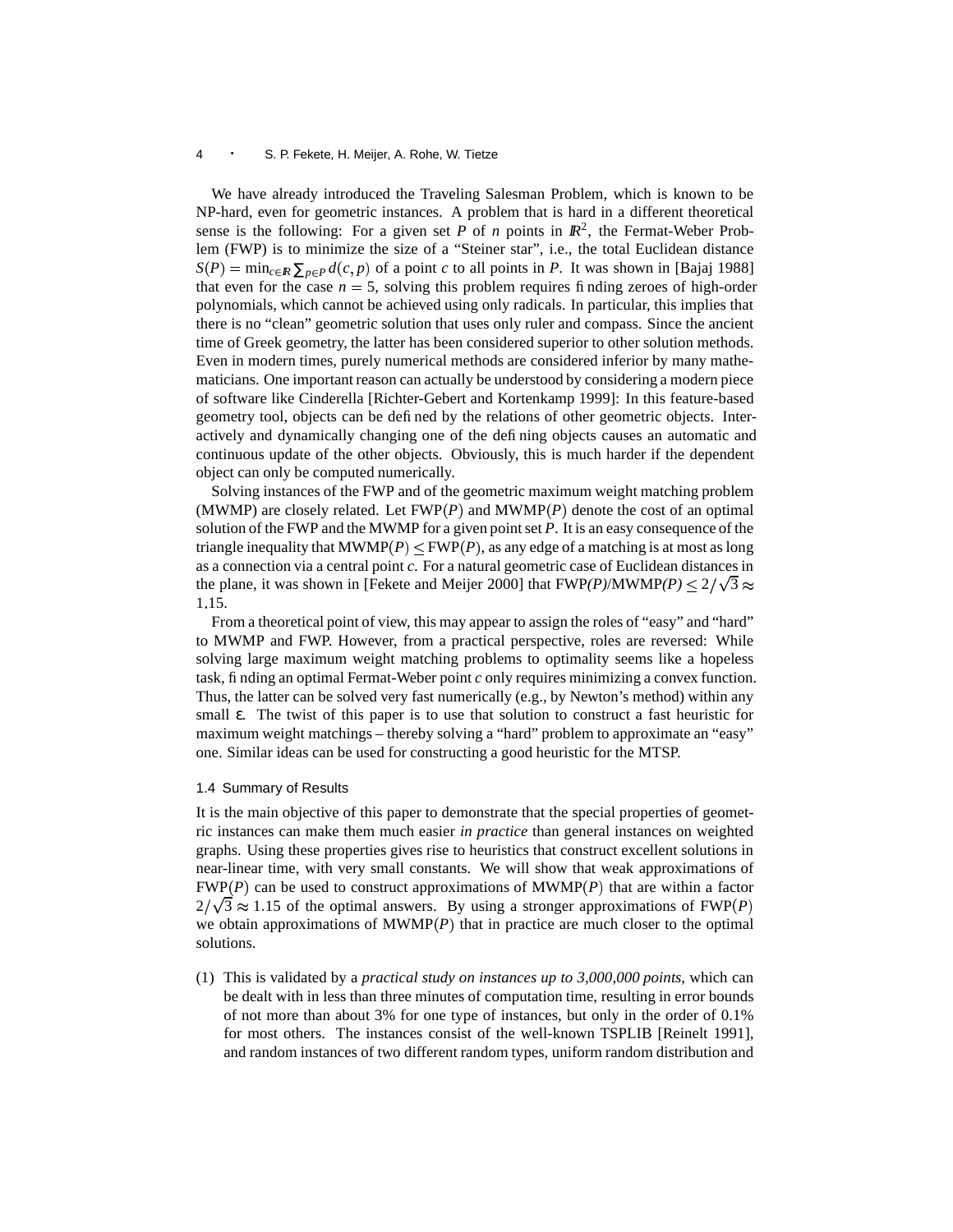clustered random distribution.

(2) We can also use an approximation of the FWP to obtain an approximate answer of the MTSP. Let  $MTSP(P)$  denote the cost of an optimal solution of the MTSP for a given point set *P*. The worst-case estimate for the ratio between  $MTSP(P)$  and  $2FWP(P)$  is slightly worse than the one between  $MWMP(P)$  and  $FWP(P)$ . We describe an instance for which

 $2 \text{FWP}(P)/\text{MTSP}(P) = 4/(2+\sqrt{2}) \approx 1.17 > 1.15 \approx 2/\sqrt{3} \ge \text{FWP}(P)/\text{MWMP}(P)$ 

holds. However, we show that for large *n*, the asymptotic worst-case performance for the MTSP $(P)$  is the same as for  $2MWMP(P)$ . We will show that the worst-case gap for our heuristic is asymptotically bounded by 15%, and not by 17%, as suggested by the above example.

(3) For a planar set of points that are sorted in convex position (i.e., the vertices of a polyhedron in cyclic order), we can solve the MWMP and the MTSP in linear time.

To evaluate the quality of our results for both MWMP and MTSP, we employ a number of additional methods, including the following:

- (4) *An extensive local search by use of the chained Lin-Kernighan method* (see [Rohe 1997]) yields only small improvements of our heuristic solutions. This provides experimental evidence that a large amount of computation time will only lead to marginal improvements of our heuristic solutions.
- (5) *An improved upper bound* (that is more time-consuming to compute) indicates that the remaining gap between the fast feasible solutions and the fast upper bounds is too pessimistic on the quality of the heuristic, because the gap seems to be mostly due to the difference between the optimum and the upper bound.
- (6) *A polyhedral result on the structure of optimal solutions* to the MWMP allows the computation of the exact optimum by using a network simplex method, instead of employing Edmonds' blossom algorithm. This result (stating that there is always an integral optimum of the standard LP relaxation for planar geometric instances of the MWMP) is interesting in its own right and was observed by [Tamir and Mitchell 1998]. A comparison for instances with less than 10,000 nodes shows that the gap between the solution computed by our heuristic and the upper bound derived from  $FWP(P)$ is much larger than the difference between our solution and the actual optimal value of  $MWMP(P)$ , which turns out to be at most 0.26%, even for clustered instances. Moreover, twice the optimum solution for the MWMP is also an upper bound for the MTSP. For both problems, this provides more evidence that additional computing time will almost entirely be used for lowering the fast upper bound on the maximization problem, while the feasible solution changes only little.
- (7) We compare the feasible solutions and bounds for our MTSP heuristic with an "exact" method that uses the existing TSP package CONCORDE for TSPLIB instances of moderate size (up to about 1000 points). It turns out that almost all our results lie within the widely accepted margin of error caused by rounding distances to the nearest integer. Furthermore, the (relatively time-consuming) standard Held-Karp bound (see [Held and Karp 1971]) is outperformed by our methods for most instances. This is remarkable, as it usually performs quite well, and has been studied widely, even for geometric instances of the TSP. (See [Valenzuela and Jones 1997].)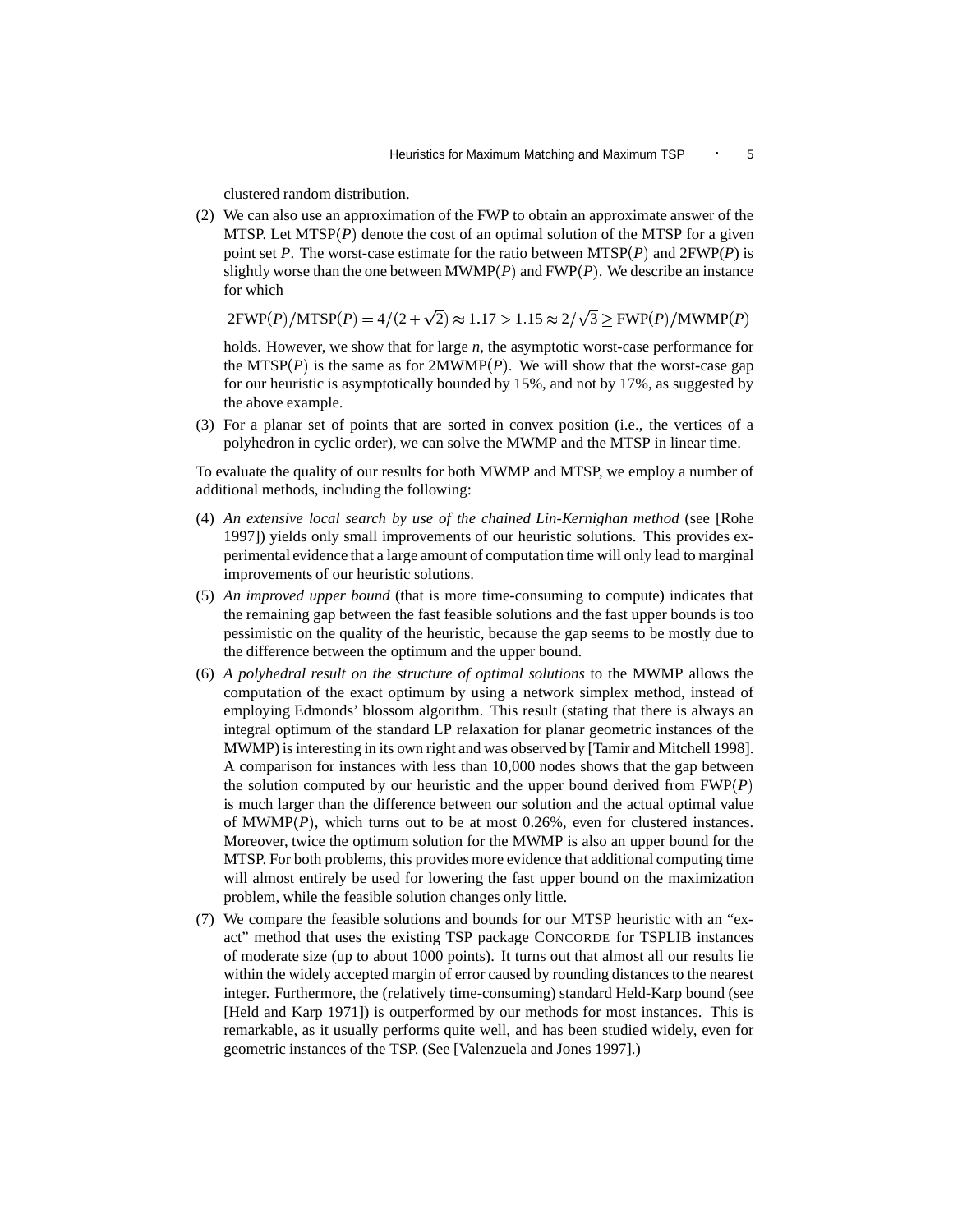#### 2. MINIMUM STARS AND MAXIMUM MATCHINGS

#### 2.1 Background and Algorithm

Consider a set *P* of points in  $\mathbb{R}^2$  of even cardinality *n*. The Fermat-Weber Problem (FWP) is given by minimizing the total Euclidean distance of a "median" point *c* to all points in *P*, i.e.,  $FWP(P) = \min_{c \in R} \sum_{p \in P} d(c, p)$ . This problem cannot be solved to optimality by methods using only radicals, because it requires to find zeroes of high-order polynomials, even for instances that are symmetric around the *y*-axis; see [Bajaj 1988]. In [Fekete and Meijer 2000] it is shown that given a planar point set, a point *c* can be found and a subdivision of the plane into six sectors of  $\pi/3$  around *c*, such that opposite sectors have the same number of points. An approximation of the FWP can be found by using this point *c*. We denote the approximate value of the FWP for a given point set *P* using this combinatorial method by  $FWP_{com}(P)$ . The objective function of the FWP is strictly convex, so it is possible to solve the problem numerically with any required amount of accuracy. A simple binary search will do, but there are more specific approaches like the so-called Weiszfeld iteration [Kuhn 1973; Weiszfeld 1937]. We achieved the best results by using Newton's method. We denote the approximate value using this method by  $FWP_{num}(P)$ . By starting the numeric approximation with the combinatorial approximation, we get  $FWP(P) \leq FWP_{num}(P) \leq FWP_{com}(P)$ .



Fig. 1. Angles and rays for a matching edge  $(p_i, p_j)$ .

The relationship between the FWP and the MWMP for a point set of even cardinality *n* has been studied in [Fekete and Meijer 2000]: Any matching edge between two points *p<sup>i</sup>* and  $p_j$  can be mapped to two "rays"  $(c, p_i)$  and  $(c, p_j)$  of the star, so it follows from the triangle inequality that  $\text{MWMP}(P) \leq \text{FWP}(P)$ .

Let *c* be the center of  $FWP_{com}(P)$  for a given point set *P*. Assume we sort *P* by angular order around *c*. Assume the resulting order is  $p_1, p_2, \ldots, p_n$ . Let MWMP<sub>com</sub>(P) be the cost of the approximate maximal matching that is obtained b matching  $p_i$  with  $p_{i+n/2}$ . The ratio between the values  $MWMP_{com}(P)$  and  $FWP_{com}(P)$  depends on the amount of "shortcutting" that happens when replacing pairs of rays by matching edges; moreover, any lower bound for the angle  $\varphi$ <sub>*i*</sub> between the rays for a matching edge is mapped directly to a worst-case estimate for the ratio, because it follows from elementary trigonometry that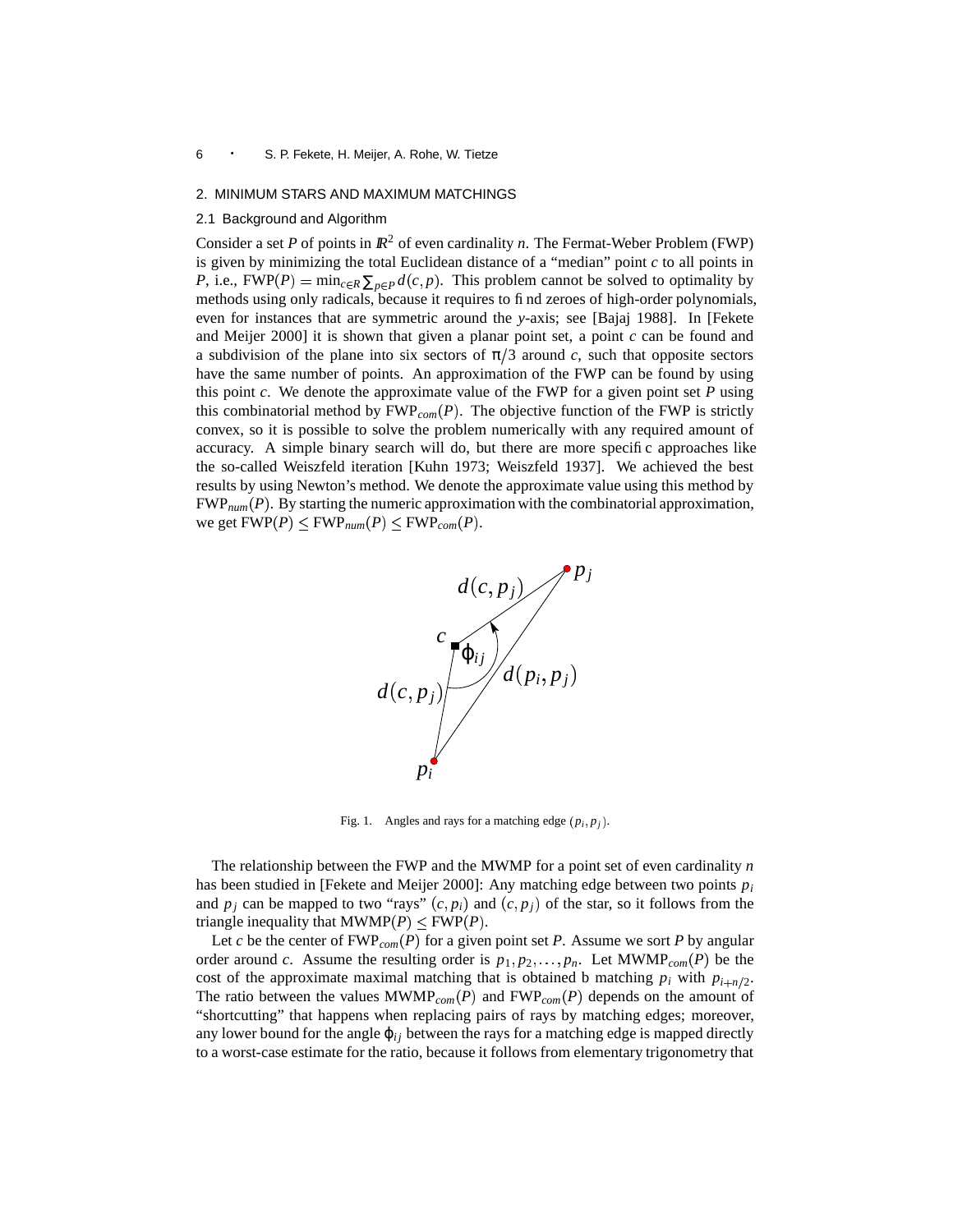$d(c, p_i) + d(c, p_j) \le \sqrt{\frac{2}{1 - \cos \varphi_{ij}}} \cdot d(p_i, p_j)$ . See Fig. 1. It was shown in [Fekete and Meijer 2000] that for MWMP<sub>com</sub> (P) we have  $\varphi_{ij} \geq 2\pi/3$  for all angles  $\varphi_{ij}$  between rays. It follows that  $FWP_{com}(P) \leq MWMP_{com}(P) \cdot 2/\sqrt{3}$ . So we have  $MWMP_{com}(P) \leq MWMP(P) \leq$  $\text{MWMP}_{\text{com}}(P) \cdot 2/\sqrt{3}.$ 

| <b>Algorithm CROSS:</b> | <b>Heuristic solution for MWMP</b>                                                                                                                                                                                                                                                                                         |  |  |  |
|-------------------------|----------------------------------------------------------------------------------------------------------------------------------------------------------------------------------------------------------------------------------------------------------------------------------------------------------------------------|--|--|--|
| Input:<br>Output:       | A set of points $P \in \mathbb{R}^2$ .<br>A matching of $P$ .                                                                                                                                                                                                                                                              |  |  |  |
| 1.<br>2.<br>3.          | Using a numerical method, find a point $c$ that approximately minimizes<br>the convex function $\min_{c \in \mathbb{R}^2} \sum_{p_i \in P} d(c, p_i)$ .<br>Sort the set P by angular order around c. Assume the resulting order is $p_1, \ldots, p_n$ .<br>For $i = 1, , n/2$ , match point $p_i$ with point $p_{i+n/2}$ . |  |  |  |

Fig. 2. The heuristic CROSS.

If we use a better approximation for the center of the FWP, we expect to get a better estimate for the value of the matching. This motivates the heuristic CROSS for largescale MWMP instances that is shown in Fig. 2. See Fig. 3 for a heuristic solution for the 100-point instance TSPLIB instance dsj1000. Let  $\text{MWMP}_{num}(P)$  denote the value of the matching obtained by the algorithm CROSS. We have  $MWMP_{num}(P) \leq MWMP(P)$ , but we cannot guarantee that  $\text{MWMP}(P) \leq \text{MWMP}_{\textit{num}}(P) \cdot 2/\sqrt{3}$ . However experimental results show that  $\text{MWMP}_{num}(P)$  is a good approximation of  $\text{MWMP}(P)$ .

Note that beyond a critical accuracy, the numerical method used in step **1** will not affect the value of the matching, because the latter only changes when the order type of the resulting center point *c* changes with respect to *P*. This means that spending more running time for this step will only lower the upper bound  $FWP_{num}(P)$ . We will encounter more examples of this phenomenon below.

In the class of examples in Fig. 4 we have  $FWP(P) = FWP_{num}(P) = FWP_{com}(P) = 4M +$ 4, MWMP(P) > 4*M* and MWMP<sub>com</sub>(P) = MWMP<sub>num</sub>(P) =  $(2M + 4)\sqrt{3}$ . So a relative error of about 15% is indeed possible, because the ratio between optimal and heuristic matching may get arbitrarily close to  $2/\sqrt{3}$ . As we will see further down, this scenario is highly unlikely and the actual error is much smaller for most instances.

Furthermore, it is not hard to see that CROSS is optimal if the points are in convex position:

THEOREM 1. *If the point set P is in convex position, then algorithm CROSS determines the unique optimum.*

For a proof, observe that any pair of matching edges in  $MWMP(P)$  must be crossing, otherwise we could get an improvement by performing a 2-exchange. So  $MWMP(P) =$  $\mathrm{MWMP}_{num}(P)$ .

### 2.2 Improving the Upper Bound

When using the value  $FWP(P)$  as an upper bound for  $MWMP(P)$ , we compare the matching edges with pairs of rays, with equality being reached if the angle enclosed between rays is  $\pi$ , i.e., for points that are on opposite sides of the center point *c*. However, it may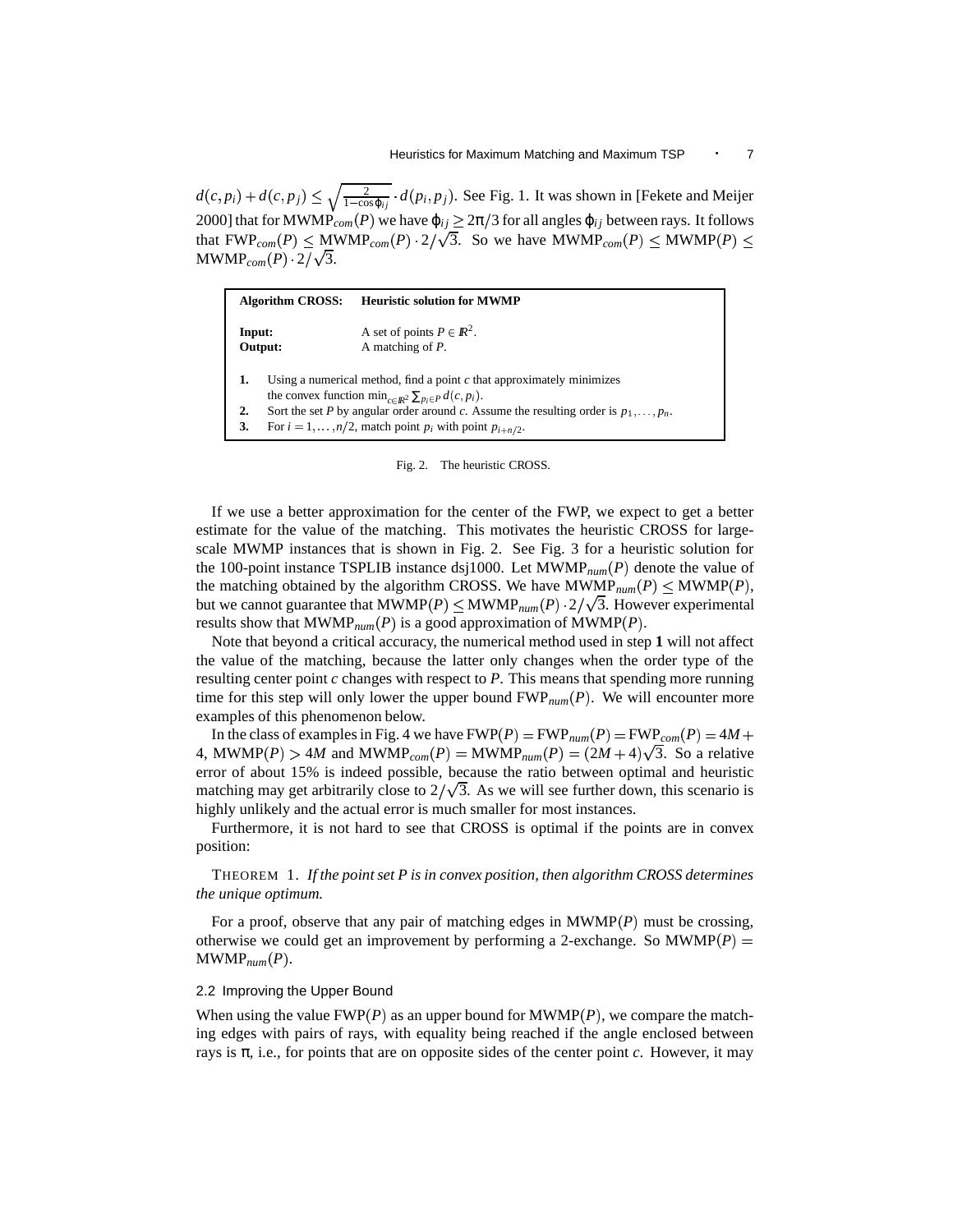8 S. P. Fekete, H. Meijer, A. Rohe, W. Tietze



Fig. 3. A heuristic MWMP solution for the TSPLIB instance dsj1000 that is within 0.19% of the optimum.



Fig. 4. A class of examples for which CROSS is 15% away from the optimum.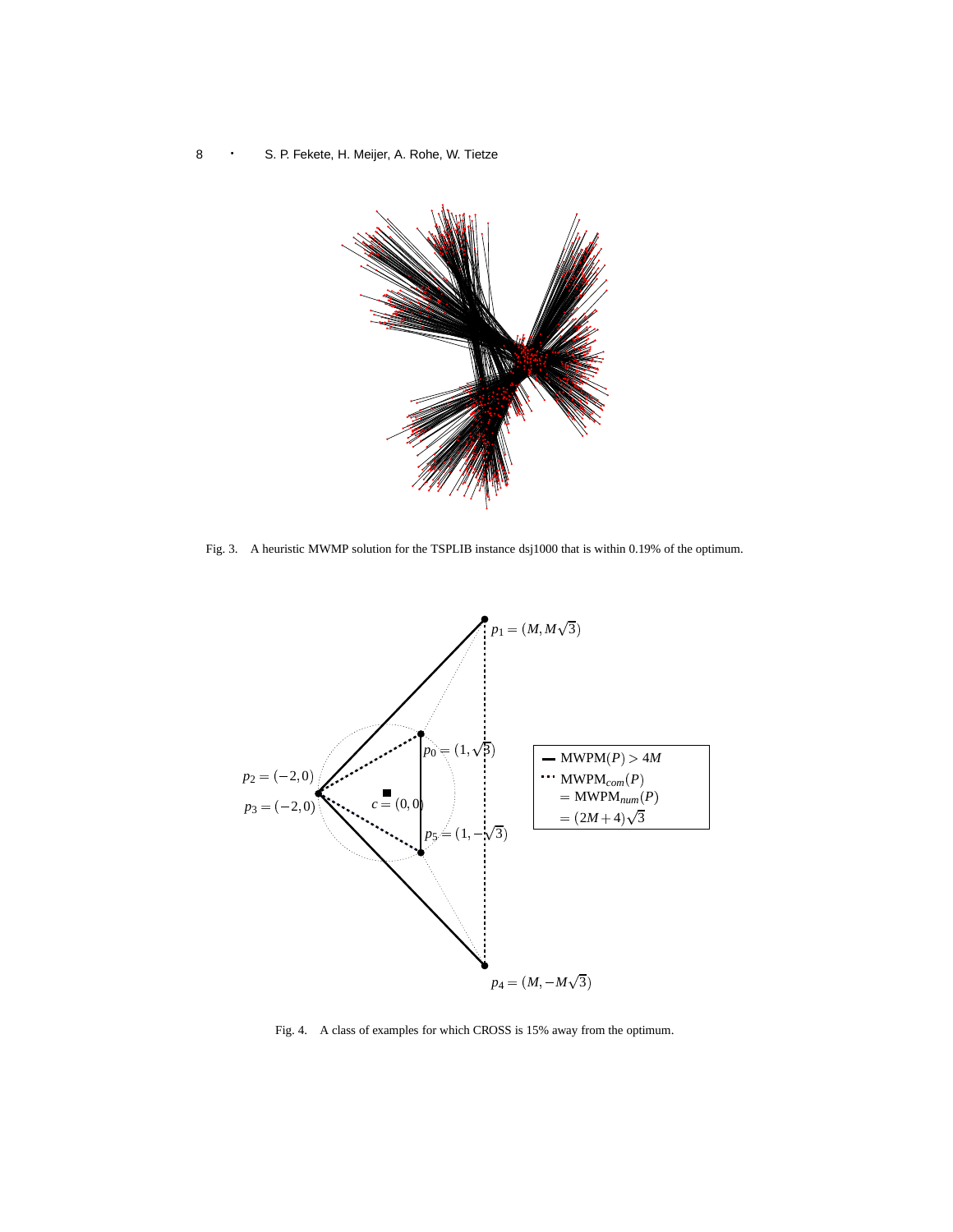well be the case that there is no point opposite to a point  $p_i$ . In that case, we have an upper bound on  $\max_j \varphi_{ij}$ , and we can lower the upper bound  $FWP(P)$ . See Fig. 5: the distance  $d(c, p_i)$  is replaced by  $d(c, p_i)$  $\min_{j \neq i} \left( d(c, p_i) + d(c, p_j) - d(p_i, p_j) \right)$ 2 .



Fig. 5. Improving the upper bound.

Moreover, we can optimize over the possible location of point *c*. This lowers the value of the upper bound  $FWP(P)$ , yielding the improved upper bound  $FWP'(P)$ :

$$
FWP'(P) = \min_{c \in \mathbb{R}^2} \sum_{p_i \in P} d(c, p_i) - \frac{\min_{j \neq i} (d(c, p_i) + d(c, p_j) - d(p_i, p_j))}{2}.
$$

This results in a notable improvement, especially for clustered instances. However, computing this modified upper bound  $\text{FWP}(P)$  is more complicated. (We have used local optimization methods.) Therefore, this approach is only useful for mid-sized instances, and when there is sufficient time.

#### 2.3 An Integrality Result

A standard approach in combinatorial optimization is to model a problem as an integer program, then solve the linear programming relaxation. As it turns out, this works particularly well for the MWMP [Tamir and Mitchell 1998]:

THEOREM 2. *Let x be a set of nonnegative edge weights that is optimal for the standard linear programming relaxation of the MWMP, where all vertices are required to be incident* to a total edge weight of 1. Then the weight of x is equal to an optimal integer solution of *the MWMP.*

The proof assumes the existence of two fractional odd cycles, then establishes the existence of an improving 2-exchange by a combination of parity arguments.

Theorem 2 allows us to compute the exact optimum by solving a linear program. For the MWMP, this amounts to solving a network flow problem, which can be done by using a network simplex method. (See [Ahuja et al. 1993] for details.)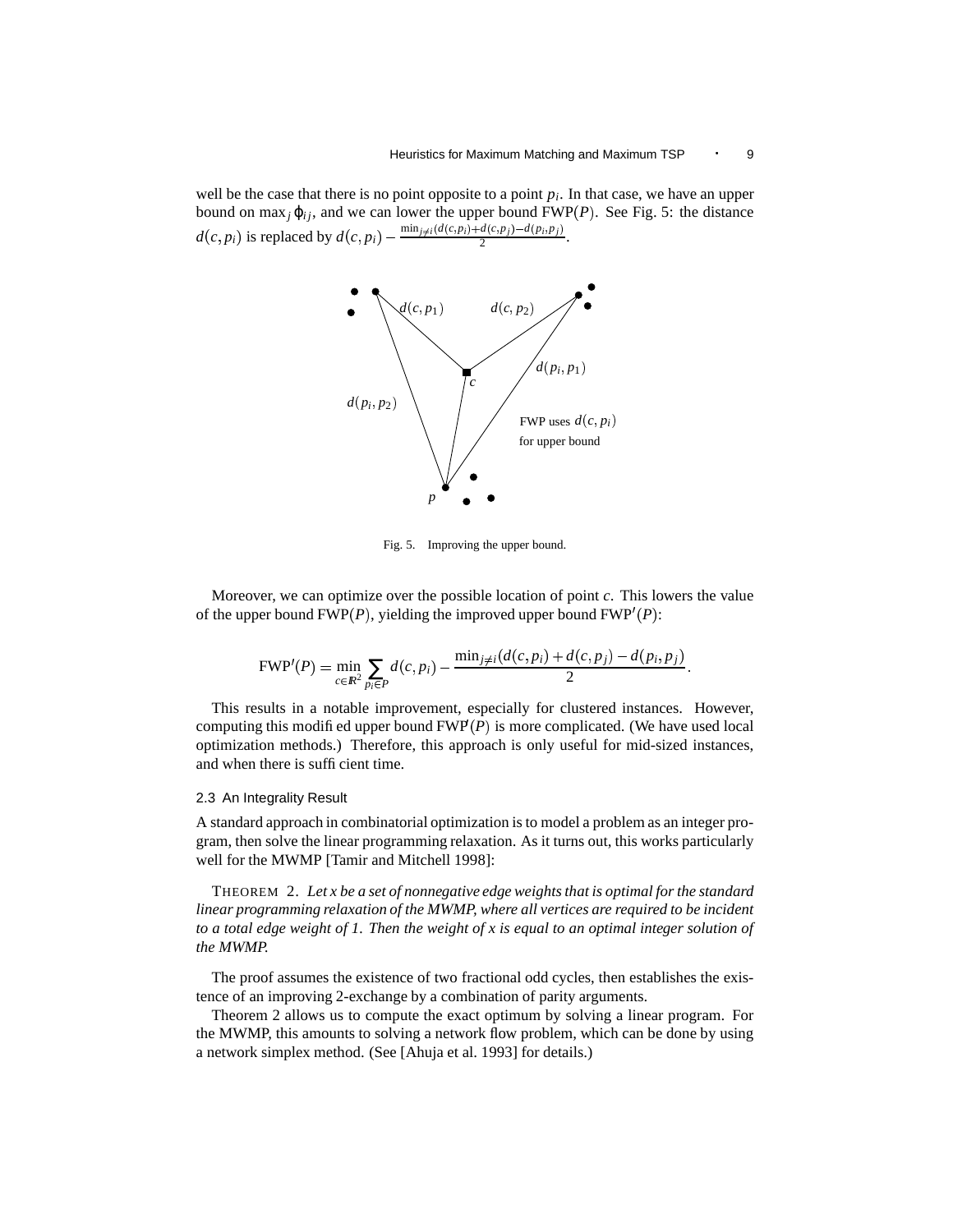| Instance | <b>CROSS</b> | time              | $CROSS +$  | <b>CROSS</b> |
|----------|--------------|-------------------|------------|--------------|
|          | vs. FWP      |                   | 1h Lin-Ker | vs. OPT      |
| dsj1000  | 1.22%        | $0.05$ s          | 1.07%      | 0.19%        |
| nrw1378  | 0.05%        | $0.05$ s          | 0.04%      | 0.01%        |
| fnl4460  | 0.34%        | $0.13$ s          | 0.29%      | 0.05%        |
| usa13508 | 0.21%        | 0.64 s            | 0.19%      |              |
| brd14050 | 0.67%        | 0.59 s            | 0.61%      |              |
| d18512   | 0.14%        | 0.79 s            | 0.13%      |              |
| pla85900 | 0.03%        | 3.87 s            | 0.03%      |              |
| 1000     | 0.03%        | $0.05$ s          | 0.02%      | 0.02%        |
| 3000     | 0.01%        | 0.14s             | 0.01%      | 0.00%        |
| 10000    | 0.00%        | 0.46 s            | 0.00%      |              |
| 30000    | 0.00%        | $1.45$ s          | 0.00%      |              |
| 100000   | 0.00%        | $5.01$ s          | 0.00%      |              |
| 300000   | 0.00%        | 15.60 s           | 0.00%      |              |
| 1000000  | 0.00%        | 53.90 s           | 0.00%      |              |
| 3000000  | 0.00%        | 159.00 s          | 0.00%      |              |
| 1000c    | 2.90%        | $0.05$ s          | 2.82%      | 0.11 %       |
| 3000c    | 1.68%        | $0.15$ s          | 1.59%      | 0.26 %       |
| 10000c   | 3.27%        | 0.49 s            | 3.24%      |              |
| 30000c   | 1.63%        | 1.69 <sub>s</sub> | 1.61%      |              |
| 100000c  | 2.53%        | 5.51 s            | 2.52%      |              |
| 300000c  | 1.05%        | 17.51 s           | 1.05%      |              |

Table 1. Maximum matching results for TSPLIB (top), uniform random (center), and clustered random instances (bottom)

#### 2.4 Computational Experiments

Table 1 summarizes some of our results for the MWMP for three classes of instances, described below. It shows a comparison of the FWP upper bound with different Matchings: In the first column we list the instance names, in the second column we report the results of the CROSS heuristic for computing a matching. (In all error rates reported, the denominator is the smaller, heuristic value, e.g., we consider  $\frac{FWP-CROSS}{CDOSS}$ nator is the smaller, heuristic value, e.g., we consider  $\frac{FWP - CKOSS}{CROSS}$  in this column.) The third column shows the corresponding computing times on a Pentium II 500Mhz (using C code with compiler gcc -O3 under Linux 2.2). The fourth column gives the result of combining the CROSS matching with one hour of local search by chained Lin-Kernighan [Rohe 1997]. The last column compares the optimum computed by a network simplex using Theorem 2 with the upper bound (for  $n < 10,000$ ). For the random instances, the average performance over ten different instances is shown.

The first type of instances are taken from the well-known TSPLIB benchmark library [Reinelt 1991]. (For odd cardinality TSPLIB instances, we followed the custom of dropping the last point from the list.) Clearly, the relative error decreases with increasing *n*.

The second type was constructed by choosing *n* points in a unit square uniformly at random. The reader will note that for this distribution, the relative error rapidly converges to zero. This is to be expected: for uniform distribution, the expected angle  $\angle(p_i, c, p_{i+n/2})$ becomes arbitrarily close to  $\pi$ . In more explicit terms: Both the value  $FWP(P)/n$  and  $\text{MWMP}(P)/n$  for a set of *n* random points in a unit square tend to the limit  $r^{1/2}$ 

.<sup>1</sup>/2<br>-1/2 J-1/  $\sqrt{x^2 + y^2}$  *dxdy*  $\approx 0.3826$ .

The third type uses *n* points that are chosen by selecting random points from a relatively

10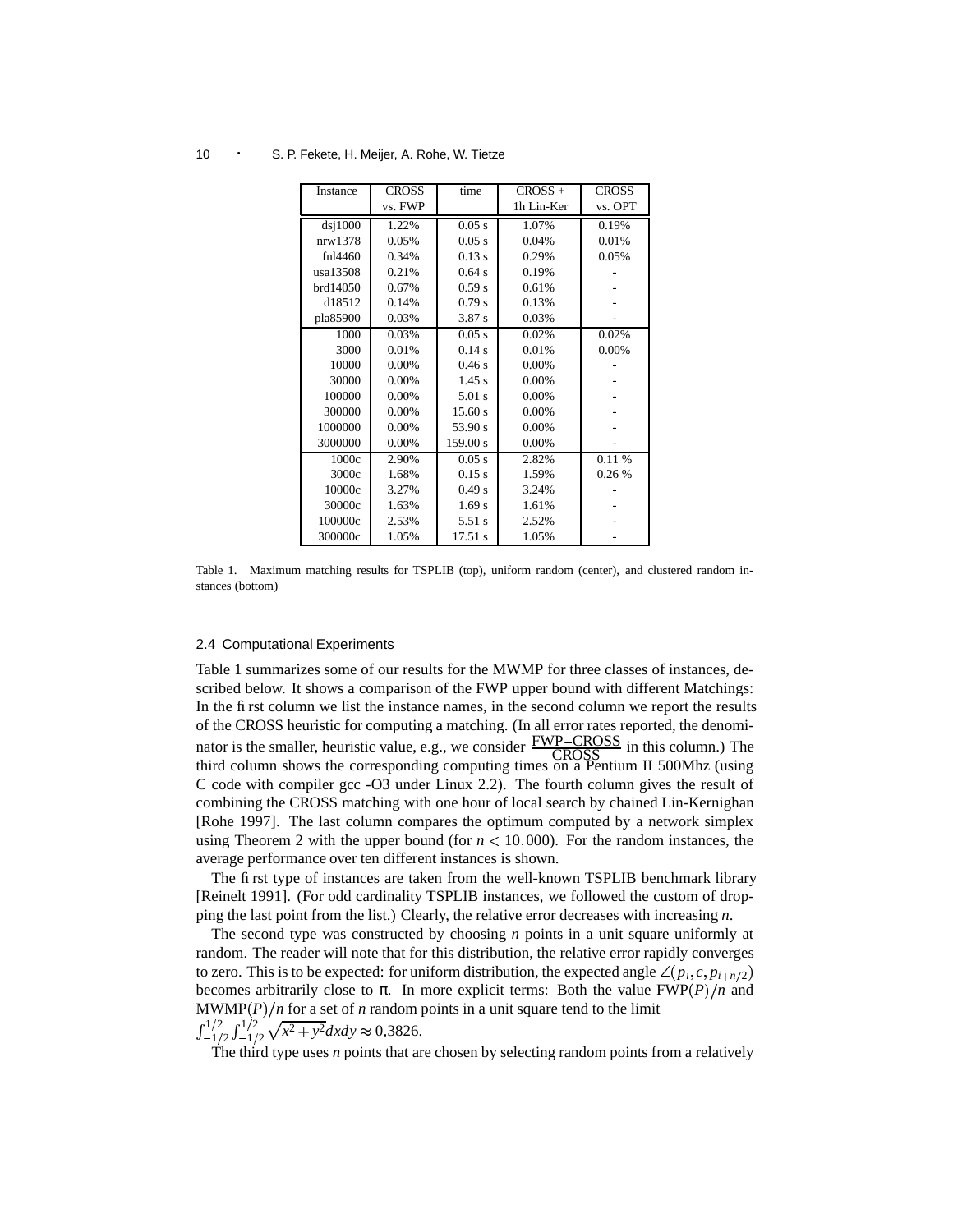small expected number *k* of "cluster" areas. Within each cluster, points are located with uniform polar coordinates (with some adjustment for clusters near the boundary) with a circle of radius 0.05 around a central point, which is chosen uniformly at random from the unit square. This type of instances is designed to make our heuristic look bad; for this reason, we have shown the results for  $k = 5$ . See Fig. 6 for a typical example with  $n = 10,000$ .



Fig. 6. A typical cluster example with its matching.

It is not hard to see that these cluster instances behave very similar to fractional solutions of the standard LP relaxation for instances with  $|V'| = k$  points, where the objective is to find a set of non-negative edge weights of maximum total value, such that the total weight of the set  $\delta(v)$  of edges incident to a vertex  $v \in V'$  has total weight of 1:

max  $c^t x$ 

with

$$
\sum_{e \in \delta(v)} x_e = 1 \quad \forall v \in V'
$$
  

$$
x_e \geq 0.
$$

Moreover, for increasing *k*, we approach a uniform random distribution over the whole unit square, meaning that the performance is expected to get better. But even for small *k*, it should be noted that for small instances, the remaining error estimate is almost entirely due to limited performance of the upper bound. The good quality of our fast heuristic for large problems is illustrated by the fact that one hour of local search by Lin-Kernighan fails to provide any significant improvement.

#### 3. THE MAXIMUM TSP

As we noted in the introduction, the geometric MTSP displays some peculiar properties when distances are measured according to some polyhedral norm. In fact, it was shown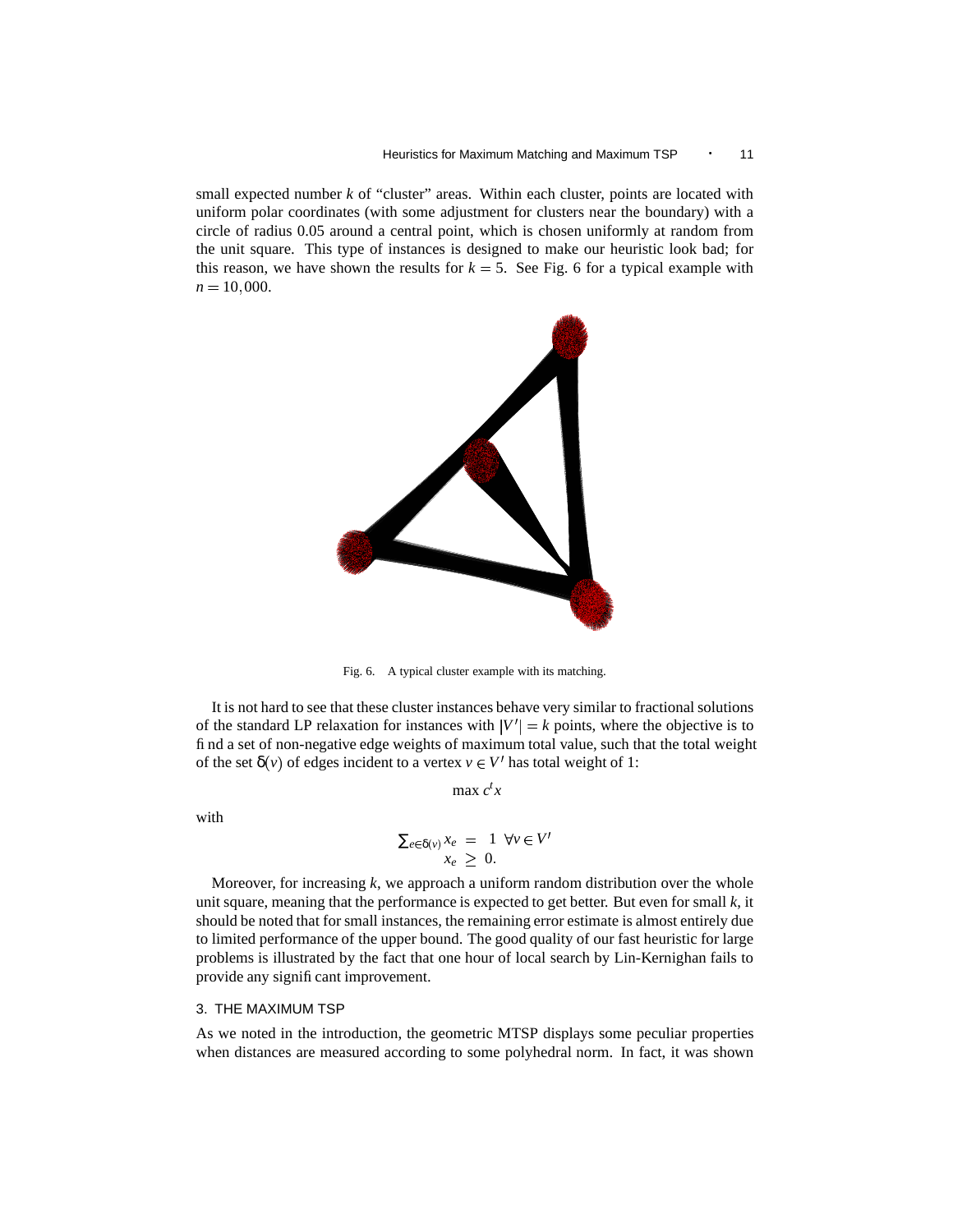by [Fekete 1999] that for the case of Manhattan distances in the plane, the MTSP can be solved in linear time. (The algorithm is based in part on the observation that for planar Manhattan distances,  $FWP(P) = MWMP(P)$ .) On the other hand, it was shown in the same paper that for Euclidean distances in  $\mathbb{R}^3$  or on the surface of a sphere, the MTSP is NP-hard. The MTSP has also been conjectured to be NP-hard for the case of Euclidean distances in  $\mathbb{R}^2$ . For further details, see the paper [Barvinok et al. 2002].

## 3.1 A Worst-Case Estimate

Clearly, there are some observations for the MWMP that can be applied to the MTSP. In particular, we note that  $MTSP(P) \leq 2 \cdot MWMP(P) \leq 2 \cdot FWP(P)$ . On the other hand, the inequality  $FWP(P) \leq MWMP(P) \cdot 2/\sqrt{3}$  does not imply that  $2 \cdot FWP(P) \leq MTSP(P) \cdot$  $2/\sqrt{3}$ . Figure 7 shows a set of points *P* for which 2  $\cdot$  FWP(*P*) = MTSP(*P*)  $\cdot$  4/(2 +  $\sqrt{2}$ )  $\approx$  $1.17$   $MTSP(P)$ .



Fig. 7. An example for which the ratio between 2  $\text{FWP}(P)$  and MTSP(P) is greater than  $2/\sqrt{3} \approx 1.15$ .

However, we can argue that asymptotically, the worst-case ratio  $2 \cdot FWP(P)/MTSP(P)$ is  $2/\sqrt{3}$ , which is also the worst case ratio for  $FWP(P)/MWMP(P)$ .

THEOREM 3. For  $n \rightarrow \infty$ , the worst-case ratio of 2  $\cdot$  FWP(P)/MTSP(P) tends to  $2/\sqrt{3}$ .

PROOF. Consider a set of *n* points where *n* is a multiple of 3. Suppose  $n/3$  points are at position (-2,0),  $n/3$  points at location  $(1, \sqrt{3})$  and  $n/3$  points at location  $(1, -\sqrt{3})$ . We have  $2FWP(P)/MTSP(P) = 2/\sqrt{3}$ . We show that this bound is asymptotically tight.

The proof of the  $2/\sqrt{3}$  bound for the MWMP in [Fekete and Meijer 2000] establishes that any planar point set can be subdivided by six sectors of  $\pi/3$  around one center point, such that opposite sectors have the same number of points. Connecting points from opposite sectors gives the matching MWMP<sub>com</sub>, establishing a lower bound of  $2\pi/3$  for the angle between the corresponding rays. This means that we can simply choose three subtours, one for each pair of opposite sectors, as shown in Figure 8(a). For the total length SUB *P*of these subtours,  $S_1$ ,  $S_2$ ,  $S_3$ , we get  $2FWP(P)/SUB(P) \leq 2/\sqrt{3}$ . In order to merge these subtours, let  $e_1 = (v_1, w_1)$  and  $e_2 = (v_2, w_2)$  be two shortest edges in  $S = S_1 \cup S_2 \cup S_3$ . Let  $e_3 = (v_3, w_3) \neq e_2$  be any edge in *S* not in the same subtour as  $e_1$ . Then we can perform a 2-exchange with the two edges  $e_1$  and  $e_3$ , i.e., replace  $e_1$  and  $e_3$  by  $e_5 = (v_1, w_3)$  and  $e_6 = (v_3, w_1)$ , as shown in Figure 8(b). This merges the subtours containing  $e_1$  and  $e_3$ into a single subtour. Using *e*<sup>2</sup> for a second 2-exchange, we obtain a tour. By triangle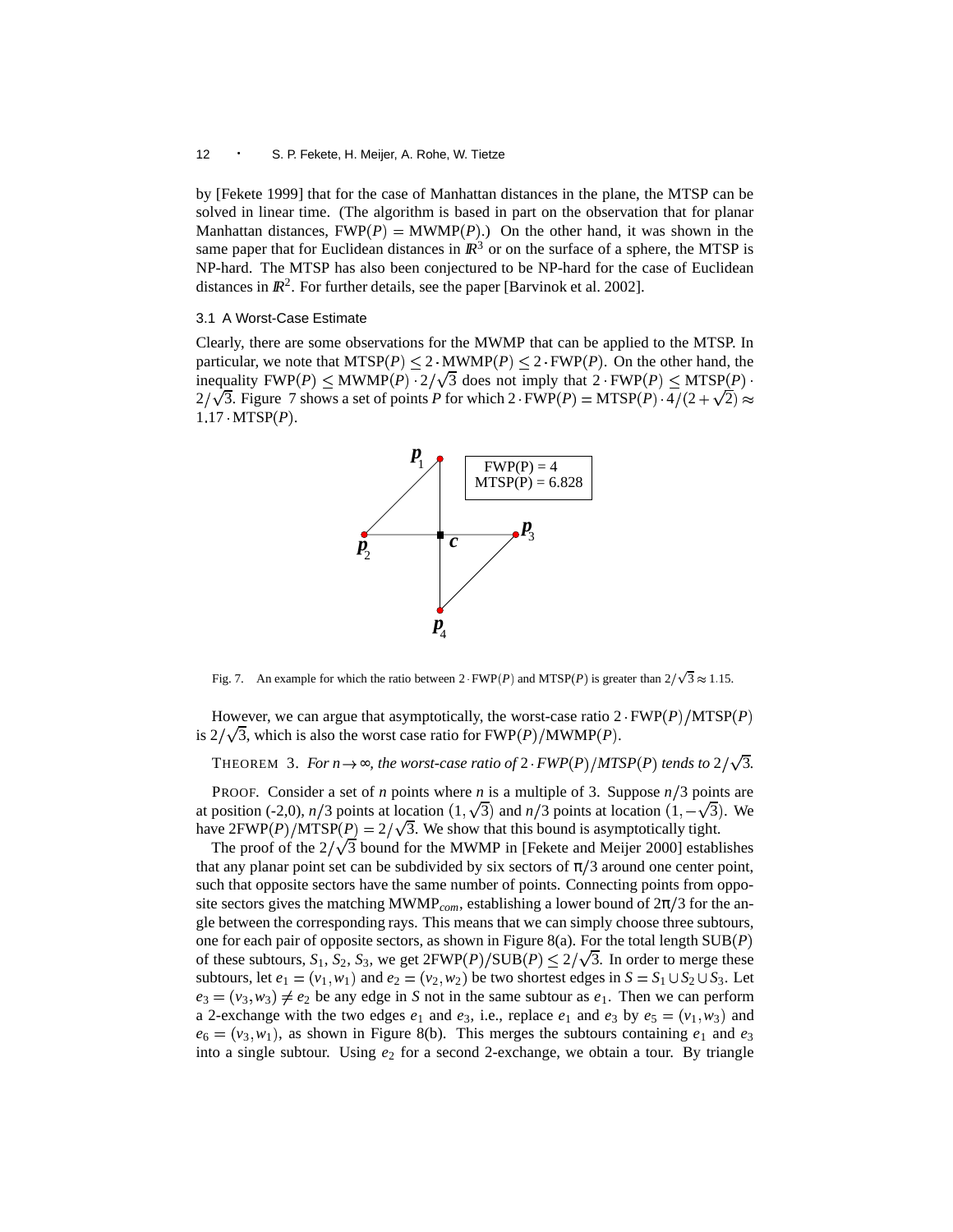inequality, we have  $d(v_3, w_3) \le d(v_3, w_1) + d(w_1, v_1) + d(v_1, w_3)$ , i.e., the length of  $e_3$  is bounded by the combined length of  $e_1$ ,  $e_5$ ,  $e_6$ . Thus, the first 2-exchange reduces the total length by at most  $2d(v_1, w_1)$ . Similarly, the second exchange reduces the total length by at most  $2d(v_2, w_2)$ . Therefore, the resulting tour has length at least  $(n-4)SUB(P)/n$ , and we conclude  $2FWP(P)/MTSP(P) \leq 2n/\sqrt{3}(n-4)$ . As *n* grows, this tends to  $2/\sqrt{3}$ , as claimed.  $\Box$ 



Fig. 8. (a) Three subtours that connect only points from opposite sectors, guaranteeing  $2FWP(P)/SUB(P) \leq$  $2/\sqrt{3}$ . (b) Merging the subtours by using two short edges.

#### 3.2 A Heuristic Solution

It is easy to determine a maximum tour if we are dealing with an odd number of points in convex position: Each point  $p_i$  gets connected to its two "cyclic furthest neighbors"  $p_{i+|n/2|}$  and  $p_{i+|n/2|}$ . However, the structure of an optimal tour is less clear for a point set of even cardinality, and therefore it is not obvious what permutations should be considered for an analogue to the matching heuristic CROSS. For this we consider the local modification called 2-exchanges. Consider a set  $T$  of directed edges such that each point  $p_i$  has exactly one incoming and one outgoing edge. Notice that *T* is a collection of cycles. In a 2-exchange in *T* we replace edges  $(p_i, p_k)$  and  $(p_j, p_l)$  by edges  $(p_i, p_j)$  and  $(p_l, p_k)$ . We then redirect the edges so that *T* forms a collection of cycles.

THEOREM 4. *If the point set P is in convex position with n even, then there are at most n* 2 *tours that are locally optimal with respect to 2-exchanges, and we can determine the best in linear time.*

PROOF. Assume that  $P = \{p_1, p_2, \dots, p_n\}$  is given is angular order. Assume arithmetic in the indices is done mod  $n$ . We claim that any tour that is locally optimal with respect to 2-exchanges must look like the one in Fig. 10. It consists of two *diagonals*  $(p_i, p_{i+n/2})$ and  $(p_{i+1}, p_{i+1+n/2})$  (in the example, these are the edges  $(5, 11)$  and  $(6, 0)$ ), while all other edges are *near-diagonals*, i.e., edges of the form  $(p_j, p_{j+n/2-1})$ .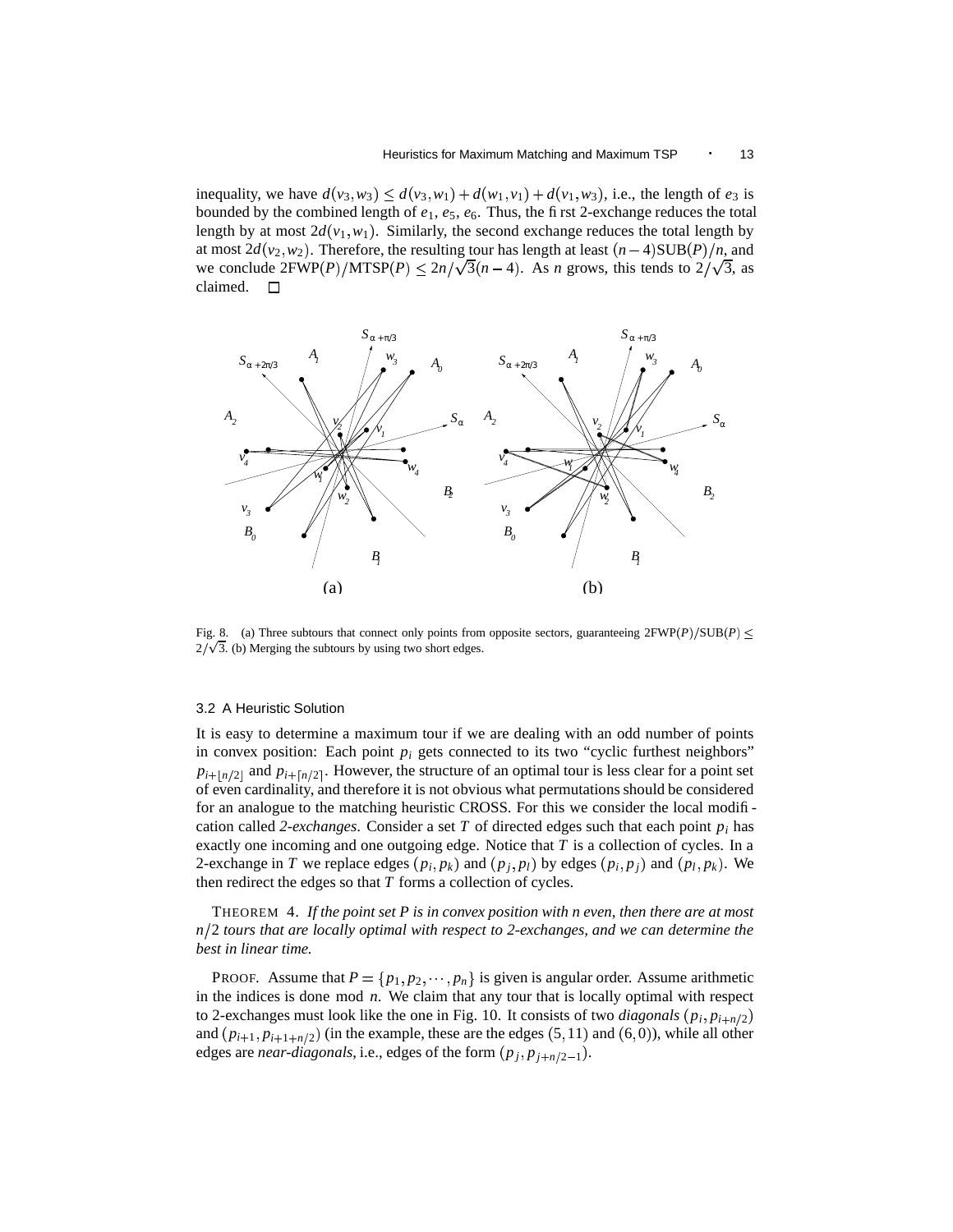| <b>Algorithm CROSS':</b> |                                                                                                                                                                              | <b>Heuristic solution for MTSP</b>     |  |  |  |  |
|--------------------------|------------------------------------------------------------------------------------------------------------------------------------------------------------------------------|----------------------------------------|--|--|--|--|
| Input:                   |                                                                                                                                                                              | A set of points $P \in \mathbb{R}^2$ . |  |  |  |  |
|                          | Output:                                                                                                                                                                      | A tour of $P$ .                        |  |  |  |  |
| 1.                       | Using a numerical method, find a point $c$ that approximately minimizes                                                                                                      |                                        |  |  |  |  |
| 2.                       | the convex function $\min_{c \in \mathbb{R}^2} \sum_{p_i \in P} d(c, p_i)$ .<br>Sort the set P by angular order around c. Assume the resulting order is $p_1, \ldots, p_n$ . |                                        |  |  |  |  |
| 3.                       | If <i>n</i> is odd, then for $i = 1, , n$ , connect point $p_i$ with point $p_{i+(n-1)/2}$ .                                                                                 |                                        |  |  |  |  |
|                          | Return the resulting tour and quit the algorithm.                                                                                                                            |                                        |  |  |  |  |
| 4.                       | If <i>n</i> is even, then for $i = 1, , n$ , connect point $p_i$ with point $p_{i+n/2-1}$ .                                                                                  |                                        |  |  |  |  |
|                          | Compute the resulting total length L.                                                                                                                                        |                                        |  |  |  |  |
| 5.                       | Compute $D = \max_{i=1}^{n} [d(p_i, p_{i+n/2}) + d(p_{i+1}, p_{i+1+n/2})]$                                                                                                   |                                        |  |  |  |  |
|                          | $-d(p_i, p_{i+n/2+1})-d(p_{i+1}, p_{i+n/2})$ .                                                                                                                               |                                        |  |  |  |  |
| 6.                       | Execute the 2-exchange that increases the tour by $D$ . Return this tour.                                                                                                    |                                        |  |  |  |  |

Fig. 9. The heuristic CROSS'



Fig. 10. A locally optimal MTSP tour.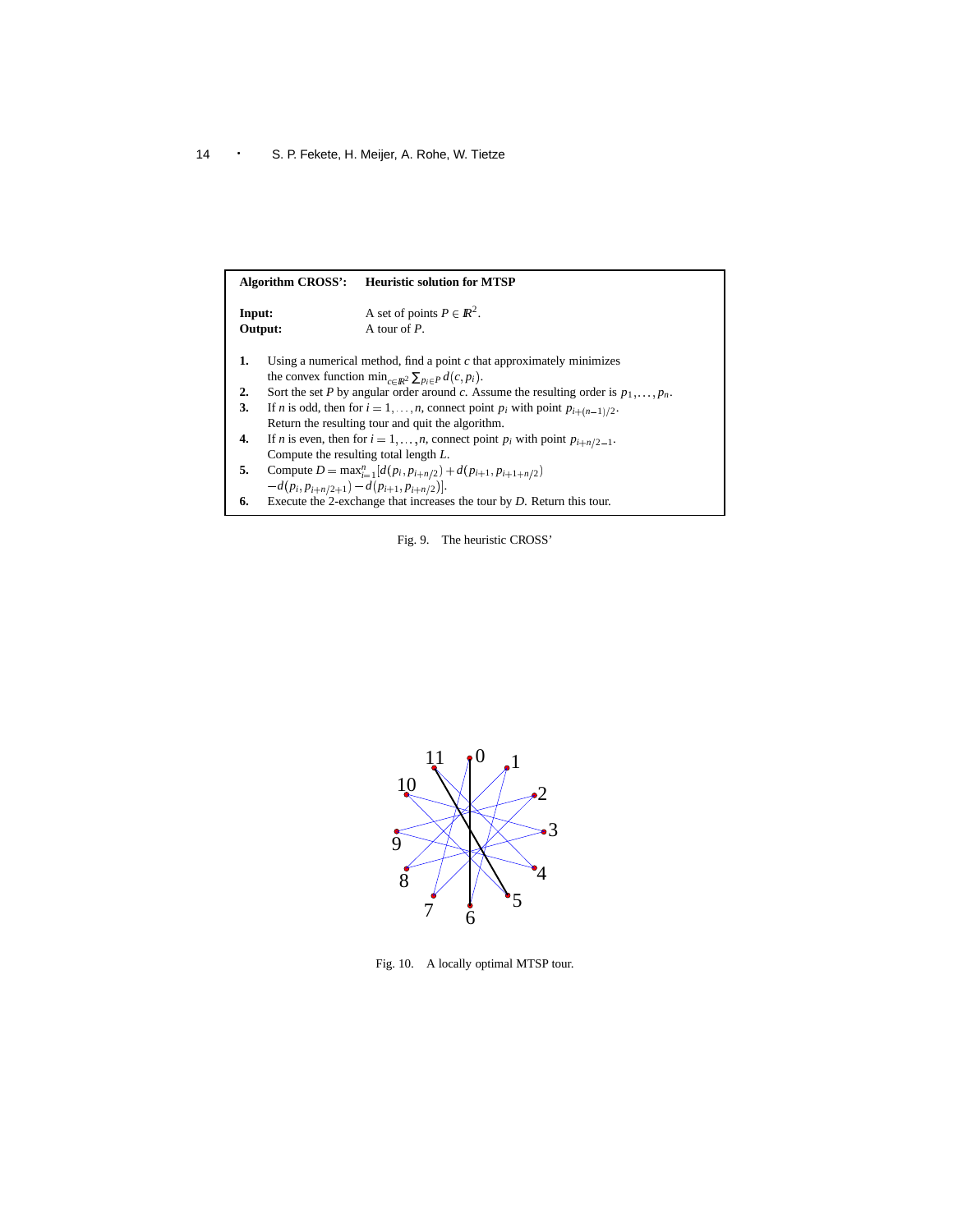Consider a set *T* of directed edges such that each point in *P* has exactly one incoming and one outgoing edge, i.e., a collection of cycles. The length of *T* is the sum of the lengths of the edges in *T*. Let  $e_i = (p_i, p_k)$  and  $e_j = (p_j, p_l)$  be two edges in *T*. Consider the quadrilateral formed by the points  $p_i, p_j, p_k$  and  $p_l$ , as shown in Figure 11.



Fig. 11. Two parallel edges *e<sup>i</sup>* and *e<sup>j</sup>* .

We say that  $e_i$  and  $e_j$  are*parallel* if they do not cross, if they lie in the same cycle of  $T$ and if one of the edges is directed in a clockwise direction around the quadrilateral and the other edge is directed in a counter-clockwise direction around the quadrilateral. We say that  $e_i$  and  $e_j$  are *antiparallel* if they do not cross and are not parallel.

We will show that if *T* has a maximal length with respect to 2-exchanges, then *T* is a tour. Consider 2-exchanges that increase the length of *T*. It is an easy consequence of triangle inequality that antiparallel edges such as  $e_0 = (0, 4)$  and  $e_1 = (5, 10)$  in Fig. 12(a) allow a crossing 2-exchange that increases the overall length of *T*: This follows from the fact that the length of two crossing diagonals in a quadrilateral must exceed the length of any two opposite edges of that quadrilateral. Crucial for the feasibility of this exchange is the orientation of the directed edges; the exchange is possible if the edges are antiparallel. In the following, we will focus on identifying antiparallel edge pairs.



Fig. 12. Discussing locally optimal tours.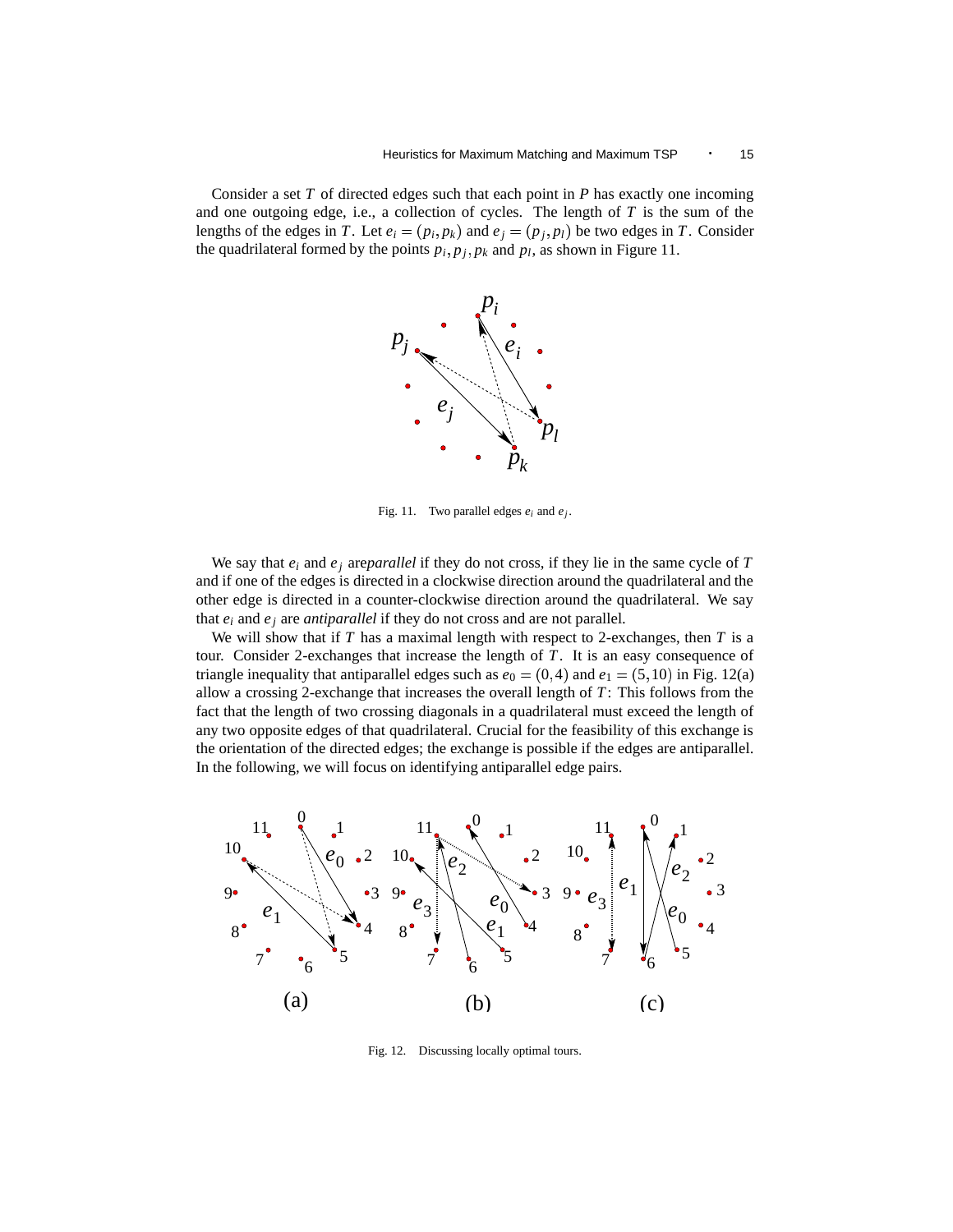We first show that all edges in a locally optimal collection *T* must be diagonals or neardiagonals. Consider an edge  $e_0 = (p_i, p_j)$  with  $0 < j - i \leq n/2 - 2$ . Then there are at most  $n/2-3$  points in the subset  $P_1 = [p_{i+1}, \ldots, p_{j-1}]$ , and at least  $n/2+1$  points in the subset  $P_2 = [p_{j+1}, \ldots, p_{i-1}]$ . This implies that there must be at least two edges (say,  $e_1$  and  $e_2$ ) within the subset  $P_2$ . If either of them is antiparallel to  $e_0$ , we are done, so assume that both of them are parallel to  $e_0$ . Without loss of generality assume that the head of  $e_2$  lies "between" the head of  $e_1$  and the head  $p_j$  of  $e_0$ , as shown in Fig. 12(b). Then the edge  $e_3$ that is the successor of  $e_2$  in *T* is either antiparallel with  $e_1$ , or with  $e_0$ .

Next consider a collection *T* consisting only of diagonals and near-diagonals. Since there is only one 2-factor consisting of nothing but near-diagonals, assume without loss of generality that there is at least one diagonal, say  $e_1 = (p_0, p_{n/2})$ . Suppose the successor  $e_2$ of  $e_1$  and the predecessor  $e_0$  of  $e_1$  lie on the same side of  $e_1$ , as shown in Fig. 12(c). Then there must be an edge *e*<sup>3</sup> within the set of points on the other side of *e*0. Edge *e*<sup>3</sup> does not cross  $e_0$  nor  $e_1$ ; so either it is antiparallel to  $e_0$  or to  $e_1$ , and  $T$  is not optimal.

Therefore the edges  $e_0$  and  $e_2$  lie on different sides of the diagonal  $e_1$ . This means that once the diagonal  $e_1$  has been chosen, the rest of the tour is determined: each following edge must be a near-diagonal that crosses  $e_1$ . The resulting T must look as in Fig. 10, concluding the proof.  $\Box$ 

This motivates a heuristic analogous to the one for the MWMP. For simplicity, we call it CROSS'. Assume that in Algorithm CROSS' of Fig. 9, we use the center of  $FWP_{com}(P)$ as the point  $c$  in step 1. Let  $CROS<sup>'</sup>(P)$  denote the value of the tour found by algorithm CROSS'. From the proof of Theorem 3 we know that for  $n \to \infty$ , 2  $FWP_{com}(P) \le$  $CROSS'(P) \cdot 2/\sqrt{3}$ . This implies  $MTSP(P) \leq 2 \cdot FWP(P) \leq CROSS'(P) \cdot 2/\sqrt{3}$ . Fig. 13 shows that this bound can be achieved.

If we use the center of  $FWP_{num}(P)$  rather than the center of  $FWP_{com}(P)$  we expect a better performance for algorithm CROSS'. The following lemma shows that CROSS' is optimal for points in convex position. The computational results in the next section show that CROSS' performs very well.

THEOREM 5. *If the point set P is in convex position, then algorithm CROSS' determines the optimum.*

PROOF. Let *n* denote the number of points in *P*. If *n* is even, the result follows from Theorem 4. For odd values of *n*, a proof similar to the one of Theorem 4 can be constructed to show that an optimal tour consists only of near-diagonals. Such a tour is unique and will be found by the algorithm CROSS'.  $\Box$ 

#### 3.3 No Integrality

As the example in Fig. 14 shows, there may be fractional optima for the subtour relaxation of the MTSP:

$$
\max c^t x
$$

with

$$
\begin{array}{rcl}\n\Sigma_{e \in \delta(v)} x_e &=& 2 & \forall v \in V \\
\Sigma_{e \in \delta(S)} x_e & \geq & 2 & \forall \emptyset \neq S \subset V \\
x_e & \geq & 0.\n\end{array}
$$

The fractional solution consists of all diagonals (with weight 1) and all near-diagonals (with weight 1/2). It is easy to check that this solution is indeed a vertex of the subtour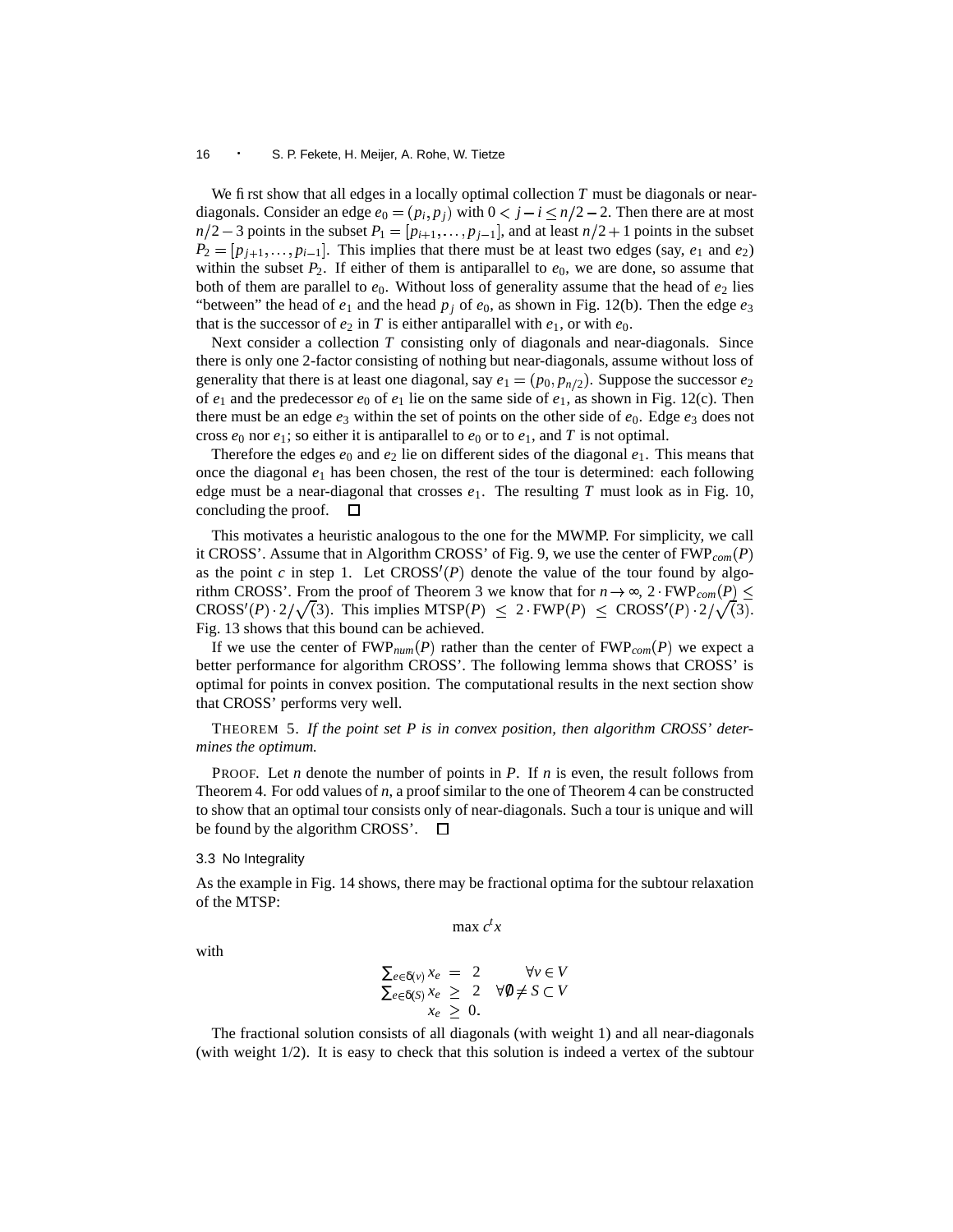

Fig. 13. A class of examples for which the ratio between  $2 \cdot FWP(P)$  and the heuristic solution computed by CROSS' is arbitrarily close to  $2/\sqrt{3}$ . Moreover, the ratio of MTSP(*P*) and CROSS' is also  $2/\sqrt{3}$ . The circle has unit radius, *X* is large. Shown is the heuristic tour; an optimal solution has no connections between the "far away" clusters of size *s*.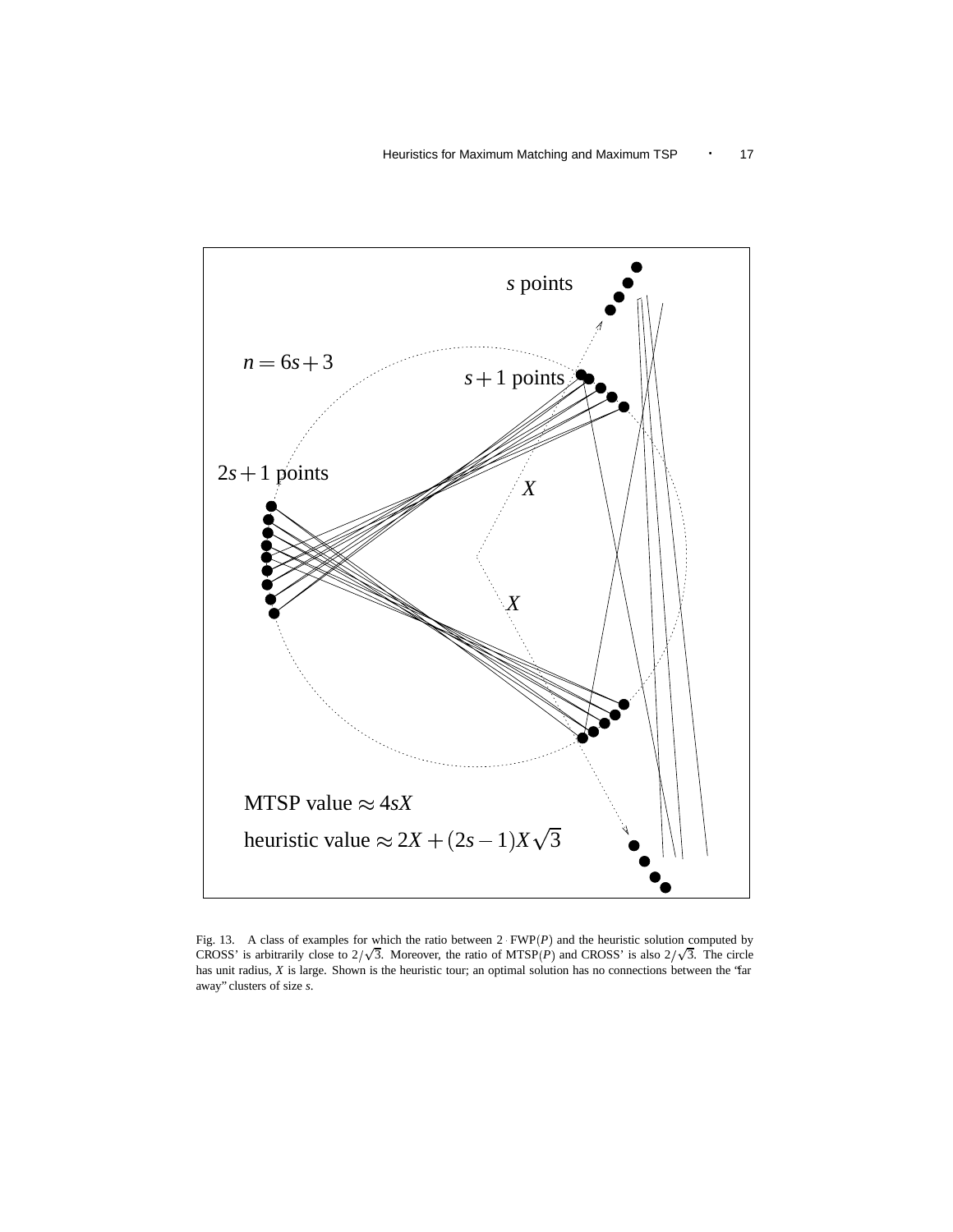polytope, and that it beats any integral solution. (See [Boyd and Pulleyblank 1991] on this matter.) This implies that there is no simple analogue to Theorem 2 for the MWMP, and we do not have a polynomial method that can be used for checking the optimal solution for small instances.



Fig. 14. A fractional optimum for the subtour relaxation of the MTSP.

### 3.4 Computational Results

The results are of similar quality as for the MWMP. See Table 2. Here we only give the results for the seven most interesting TSPLIB instances. Since we do not have a comparison with the optimum for small instances, we give a comparison with the upper bound 2MAT, denoting twice the optimal solution for the MWMP. As before, this was computed by a network simplex method, exploiting the integrality result for planar MWMP. The results show that here, too, most of the remaining gap lies on the side of the upper bound.

Table 3 shows an additional comparison for TSPLIB instances of moderate size. Shown are (1) the tour length found by our fastest heuristic; (2) the relative gap between this tour length and the fast upper bound; (3) the tour length found with additional Lin-Kernighan; (4) "optimal" values computed by using the CONCORDE code<sup>2</sup> for solving Minimum TSPs; (5) and (6) the two versions of our upper bound; (7) the maximum version of the wellknown Held-Karp bound. In order to apply CONCORDE, we have to transform the MTSP into a Minimum TSP instance with integer edge lengths. As the distances for geometric instances are not integers, it has become customary to transform distances into integers by rounding to the nearest integer. When dealing with truly geometric instances, this rounding introduces a certain amount of inaccuracy on the resulting optimal value: Table 3 shows two results for the value OPT: The smaller one is the true value of the "optimal" tour that was computed by CONCORDE for the rounded distances, the second one is the value obtained by re-transforming the rounded objective value. As can be seen from the table, even the tours constructed by our near-linear heuristic can beat the "optimal" value, and the improved heuristic value almost always does. This shows that our heuristic approach yields results within a widely accepted margin of error; furthermore, it illustrates that thoughtless

 $2$ That code was developed by Applegate, Bixby, Chvátal, and Cook and is available at http://www. caam.rice.edu/˜keck/concorde.html.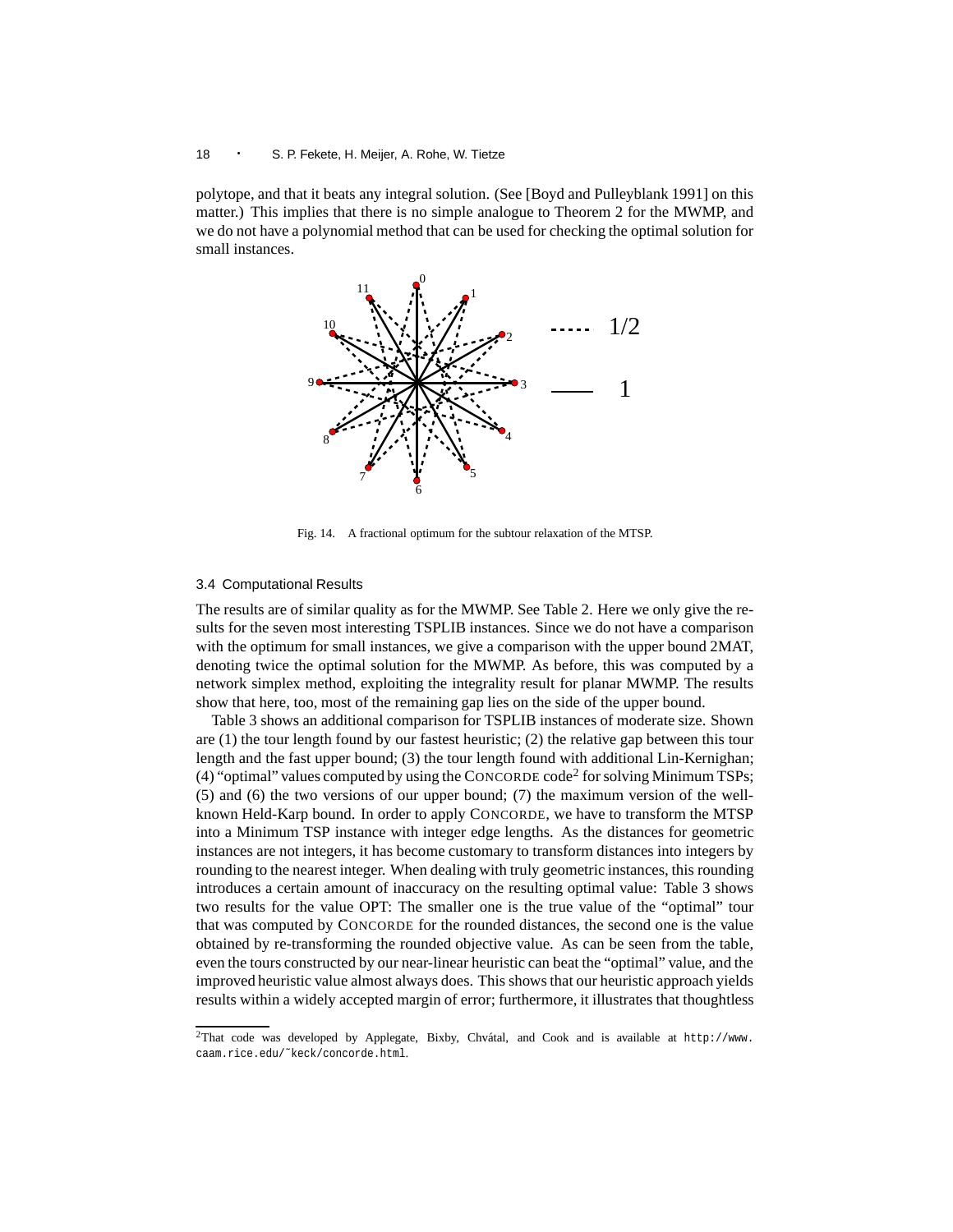| Instance | CROSS'  | $CROS' +$<br>time |            | CROSS'   |  |
|----------|---------|-------------------|------------|----------|--|
|          | vs. FWP |                   | 1h Lin-Ker | vs. 2MAT |  |
| dsj1000  | 1.36%   | $0.05$ s          | 1.10%      | 0.329%   |  |
| nrw1379  | 0.23%   | $0.01$ s          | 0.20%      | 0.194%   |  |
| fnl4461  | 0.34%   | $0.12$ s          | 0.31%      | 0.053%   |  |
| usa13509 | 0.21%   | $0.63$ s          | 0.19%      |          |  |
| brd14051 | 0.67%   | 0.46s             | 0.64%      |          |  |
| d18512   | 0.15%   | 0.79 s            | 0.14%      |          |  |
| pla85900 | 0.03%   | 3.87 s            | 0.03%      |          |  |
| 1000     | 0.04%   | 0.06 s            | 0.02%      | 0.02%    |  |
| 3000     | 0.02%   | 0.16s             | 0.01%      | 0.00%    |  |
| 10000    | 0.01%   | 0.48 s            | 0.00%      |          |  |
| 30000    | 0.00%   | 1.47 s            | 0.00%      |          |  |
| 100000   | 0.00%   | $5.05$ s          | 0.00%      |          |  |
| 300000   | 0.00%   | 15.60 s           | 0.00%      |          |  |
| 1000000  | 0.00%   | 54.00 s           | 0.00%      |          |  |
| 3000000  | 0.00%   | 160.00 s          | 0.00%      |          |  |
| 1000c    | 2.99%   | $0.05$ s          | 2.87%      | 0.11 %   |  |
| 3000c    | 1.71%   | $0.15$ s          | 1.61%      | 0.26%    |  |
| 10000c   | 3.28%   | 0.49 s            | 3.25%      |          |  |
| 30000c   | 1.63%   | 1.69 <sub>s</sub> | 1.61%      |          |  |
| 100000c  | 2.53%   | 5.51 s            | 2.52%      |          |  |
| 300000c  | 1.05%   | 17.80 s           | 1.05%      |          |  |

Table 2. Maximum TSP results for TSPLIB (top), uniform random (center), and clustered random instances (bottom)

application of a time-consuming "exact" methods may yield a worse performance than using a good and fast heuristic. Of course it is possible to overcome this problem by using sufficiently increased accuracy; however, it is one of the long outstanding open problems on the Euclidean TSP whether there is a sufficient accuracy that is polynomial in terms of *n*. This amounts to deciding whether the Euclidean TSP is in NP. See [Johnson and Papadimitriou 1985].

The Held-Karp bound (which is usually quite good for Min TSP instances) can also be computed as part of the CONCORDE package. However, it is relatively time-consuming when used in its standard form: We allowed for 20 minutes for instances with  $n \approx 100$ , and considerably more for larger instances. Clearly, this bound is not very tight for geometric MTSP instances, as it is is outperformed by our much faster geometric heuristics.

#### Acknowledgments

We thank Jens Vygen and Sylvia Boyd for helpful discussions, and Joe Mitchell for pointing out the paper [Tamir and Mitchell 1998]. Two anonymous referees helped to improve the overall presentation by making various helpful suggestions.

### REFERENCES

- AHUJA, R., MAGNANTI, T., AND ORLIN, J. 1993. *Network flows. Theory, algorithms and applications*. Prentice-Hall, New-York.
- APPLEGATE, D., BIXBY, R., CHVÁTAL, V., AND COOK, W. 1998. On the solution of traveling salesman problems. *Documenta Mathematica Extra Volume Proceedings ICM III (1998)*, 645–656.
- ARORA, S. 1998. Polynomial time approximation schemes for Euclidean traveling salesman and other geometric problems. *Journal of the ACM 45*, 5, 753–782.

19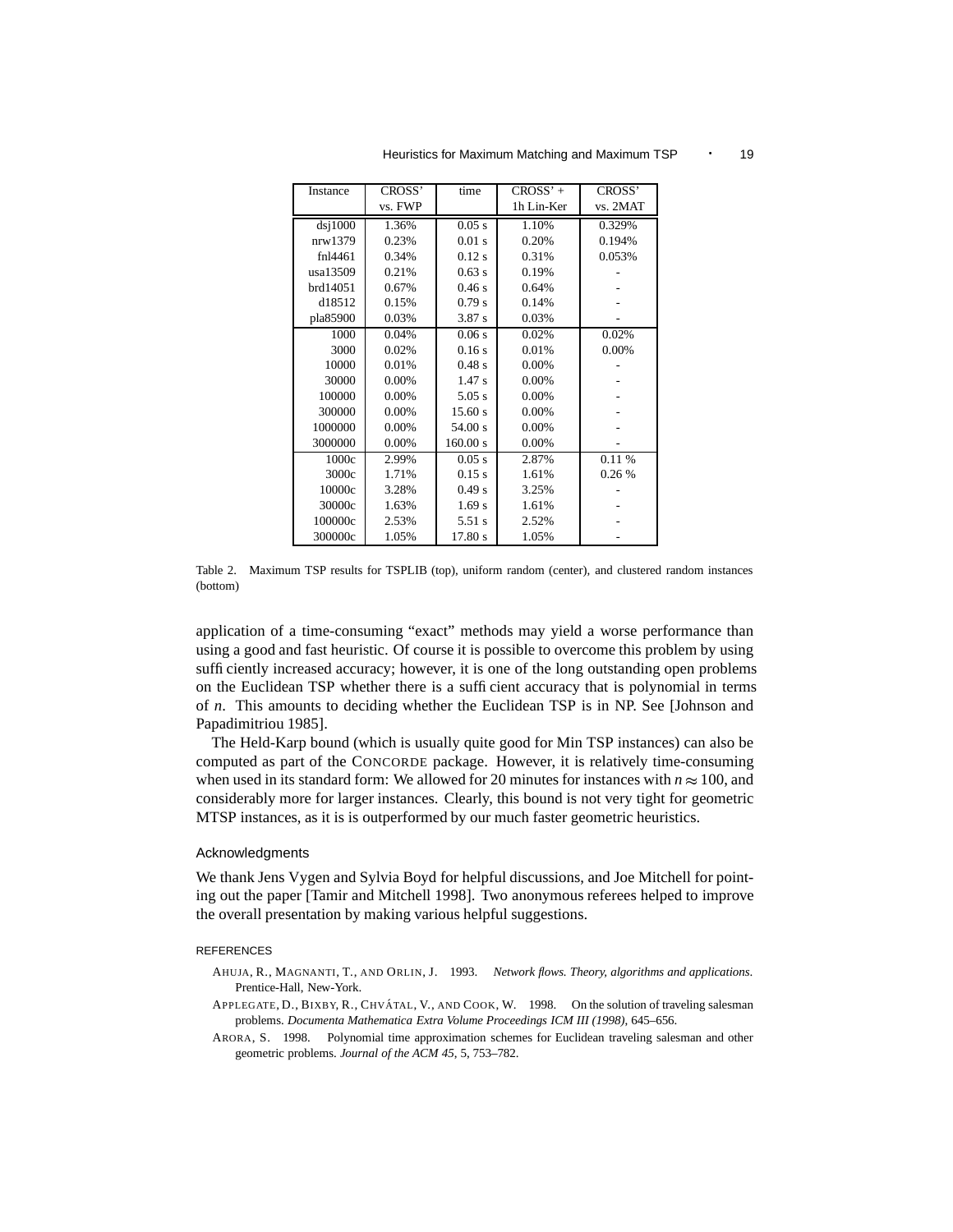| Instance  | CROSS'  | CROSS'   | CROSS'      | <b>OPT</b>         | FWP'    | <b>FWP</b> | <b>HK</b> |
|-----------|---------|----------|-------------|--------------------|---------|------------|-----------|
|           |         | vs. FWP  | $+$ Lin-Ker | via CONCORDE       |         |            | bound     |
| ei1101    | 4966    | 0.15%    | 4966        | [4958, 4980]       | 4971    | 4973       | 4998      |
| bier127   | 840441  | 0.16%    | 840810      | [840811, 840815]   | 841397  | 841768     | 846486    |
| ch150     | 78545   | 0.12%    | 78552       | [78542, 78571]     | 78614   | 78638      | 78610     |
| gil262    | 39169   | 0.05%    | 39170       | [39152, 39229]     | 39184   | 39188      | 39379     |
| a280      | 50635   | 0.13%    | 50638       | [50620, 50702]     | 50694   | 50699      | 51112     |
| lin318    | 860248  | 0.09%    | 860464      | [860452, 860512]   | 860935  | 861050     | 867060    |
| rd400     | 311642  | 0.05%    | 311648      | [311624, 311732]   | 311767  | 311767     | 314570    |
| f1417     | 779194  | 0.18%    | 779236      | [779210, 779331]   | 780230  | 780624     | 800402    |
| rat $783$ | 264482  | $0.00\%$ | 264482      | [264431, 264700]   | 264492  | 264495     | 274674    |
| d1291     | 2498230 | 0.06%    | 2498464     | [2498446, 2498881] | 2499627 | 2499657    | 2615248   |

Table 3. Maximum TSP results for small TSPLIB instances: Comparing CROSS' and FWP with other bounds and solutions.

- BAJAJ, C. 1988. The algebraic degree of geometric optimization problems. *Discrete Comput. Geom. 3*, 177–191.
- BARVINOK, A. I., FEKETE, S. P., JOHNSON, D. S., TAMIR, A., WOEGINGER, G. J., AND WOODROOFE, R. 2002. The geometric maximum traveling salesman problem. *http://arxiv.org/abs/cs.DS/0204024*.
- BARVINOK, A. I., JOHNSON, D. S., WOEGINGER, G. J., AND WOODROOFE, R. 1998. The maximum traveling salesman problem under polyhedral norms. In *Proceedings of the 6th International Conference on Integer Programming and Combinatorial Optimization (IPCO)*, Volume 1412 of *Lecture Notes in Computer Science* (1998), pp. 195–201. Springer-Verlag.
- BOYD, S. C. AND PULLEYBLANK, W. R. 1990/1991. Optimizing over the subtour polytope of the travelling salesman problem. *Mathematical Programming 49(2)*, 163–187.
- COOK, W. AND ROHE, A. 1999. Computing minimum-weight perfect matchings. *INFORMS Journal on Computing 11*, 138–148.
- EDMONDS, J. 1965a. Maximum matching and a polyhedron with 0,1 vertices. *J. Res. Nat. Bur. Standards (B) 69*, 125–130.
- EDMONDS, J. 1965b. Paths, trees, and flowers. *Canad. J. Math. 17*, 449–467.
- FEKETE. 1999. Simplicity and hardness of the maximum traveling salesman problem under geometric distances. In *Proceedings of SODA 1999: ACM-SIAM Symposium on Discrete Algorithms* (1999), pp. 337–345.
- FEKETE, S. P. AND MEIJER, H. 2000. On minimum stars, minimum Steiner stars, and maximum matchings. *Discrete and Computational Geometry 23*, 340a, 389–407.
- FEKETE, S. P., MEIJER, H., ROHE, A., AND TIETZE, W. 2001. Solving a "hard" problem to approximate an "easy" one: Heuristics for maximum matchings and maximum traveling salesman problems. In *Proceedings of the Third International Workshop on Algorithm Engineering and Experiments (ALENEX)*, Volume 2153 of *Lecture Notes in Computer Science* (2001), pp. 1–16. Springer-Verlag.
- GABOW, H. 1990. Data structures for weighted matching and nearest common ancestors with linking. In *Proceedings of the 1st Annual ACM–SIAM Symposium on Discrete Algorithms* (1990), pp. 434–443. ACM Press.
- HELD, M. AND KARP, R. M. 1971. The traveling salesman problem and minimum spanning trees: Part ii. *Mathematical Programming 1*, 6–25.
- JOHNSON, D. S. AND PAPADIMITRIOU, C. H. 1985. Computational complexity. In E. L. LAWLER, J. K. LENSTRA, A. H. G. R. KAN, AND D. B. SHMOYS Eds., *The traveling salesman problem*, Chapter 3, pp. 37–85. Chichester: Wiley.
- KUHN, H. W. 1973. A note on Fermat's problem. *Math. Programming 4*, 98–107.
- MEHLHORN, K. AND SCHÄFER, G. 2000. Implementation of  $o(nm \log n)$  weighted matchings in general graphs: The power of data structures. In *Proceedings of the 3rd Workshop on Algorithm Engineering*, Volume 1982 of *Lecture Notes in Computer Science* (2000), pp. 23–38. Springer-Verlag.